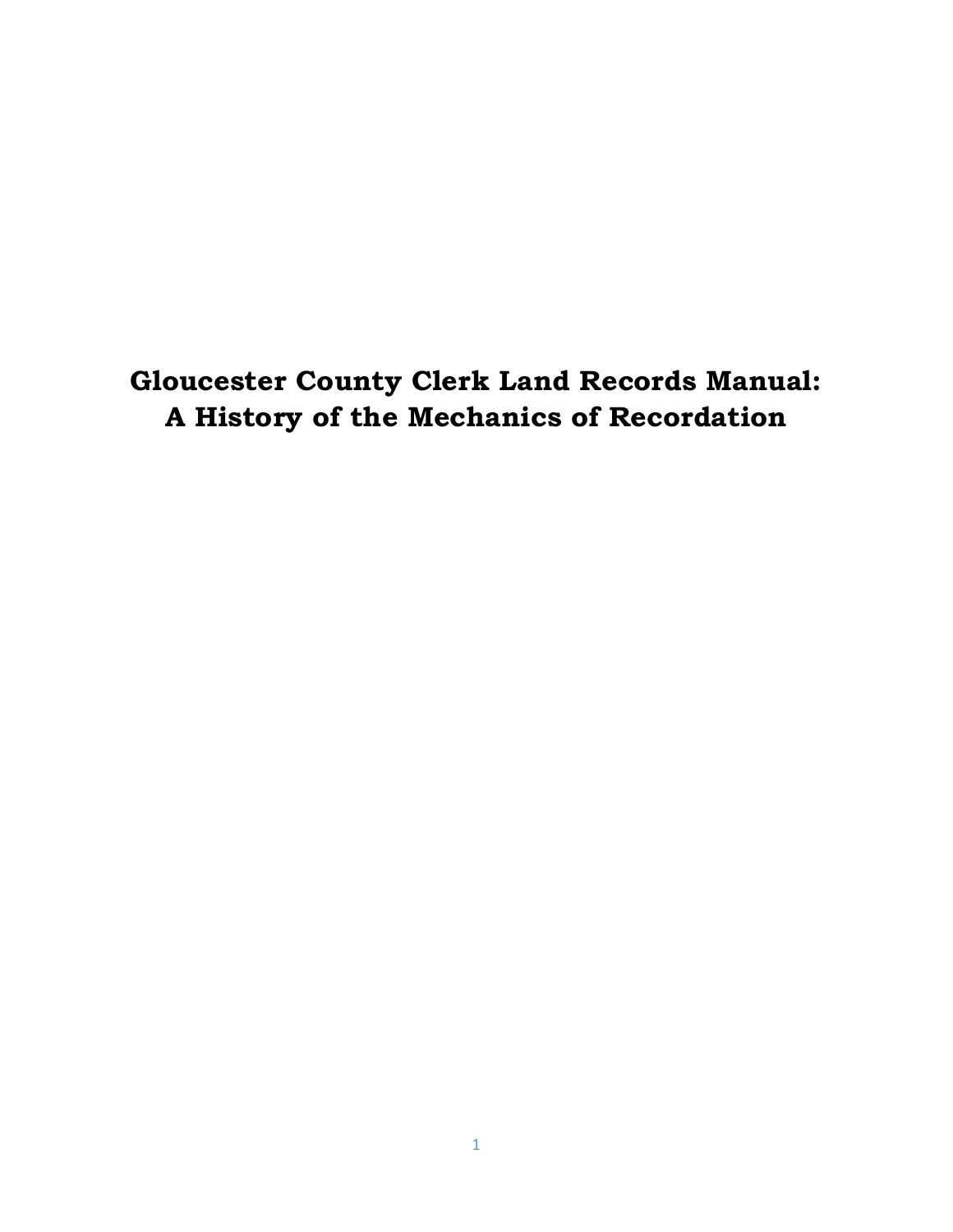### **Foreward**

The Gloucester County Clerk Land Records Manual provides a brief history of land recordings and filings found within the Clerk's Office. The manual documents many of the changes in recording methodologies due to technology and other innovations. The intent of the manual is to aid users when performing both electronic and manual searches. Land Records found within the Gloucester County Clerk's Office begin in the mid 1700's. Please see Record Room Staff regarding the county's historical records which begin in 1686, the year Gloucester County was incorporated.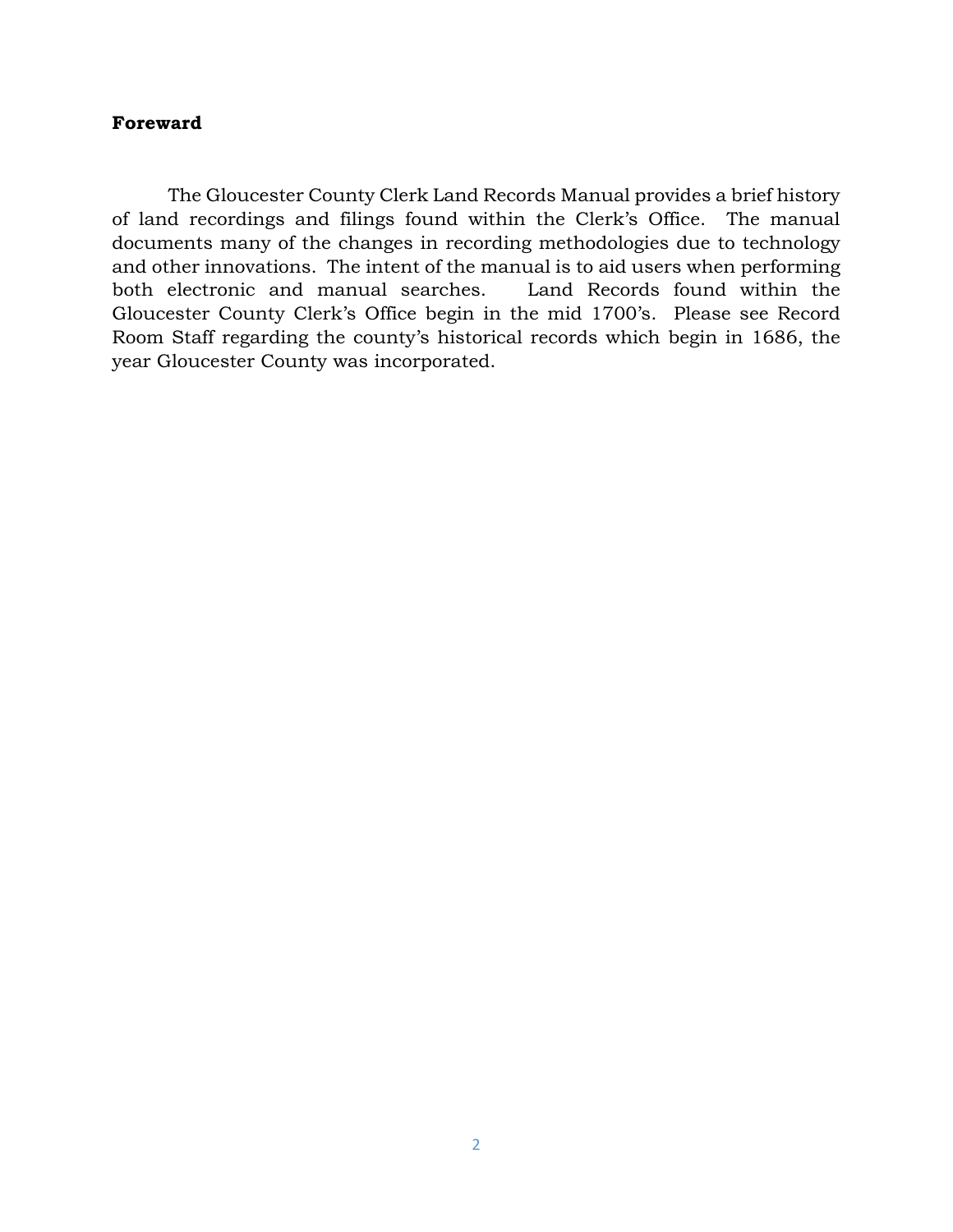### **Table of Contents**

- 1. History of Recording Methods
- 2. Available Computer Indexing
- 3. Available Computer Images
- 4. 16 Book Types by Book Code
- 5. Printed Paper Books
- 6. Deed Books & Examples of Instruments Recorded in the Deed Book
- 7. Mortgage Books & Examples of Instruments Recorded in the Mortgage Book
- 8. Common Indices found within the Clerk's Office
- 9. Computerized Data Sets/Offices in the 20/20 Perfect Vision LRMS
- 10. The Russell Indexing System and Directions for Use
- 11. Cross Indexing Methodology & Instruments that were Cross Indexed
- 12. History of Numbering Documents within the County Clerk's Office
- 13. History of the Assignment of Mortgage Book
- 14. History of Discharges of Mortgages & Releases of Mortgages (Partial)
- 15. History of Federal Tax Liens
- 16. History of Notice of Lis Pendens
- 17. History of UCCs
- 18. Instruments that are Booked & Paged & Instruments Imaged Only
- 19. Recording Data Pages
- 20. History of Bar Coding & the Data Recording Page
- 21. Realty Transfer Fee Labels and Validating
- 22. History of Document Codes/Types
- 23. History of Full Service Indexing
- 24. Marginal Notations and Stamping Original Instruments
- 25. Instruments with Abstract Fees
- 26. Electronic Recording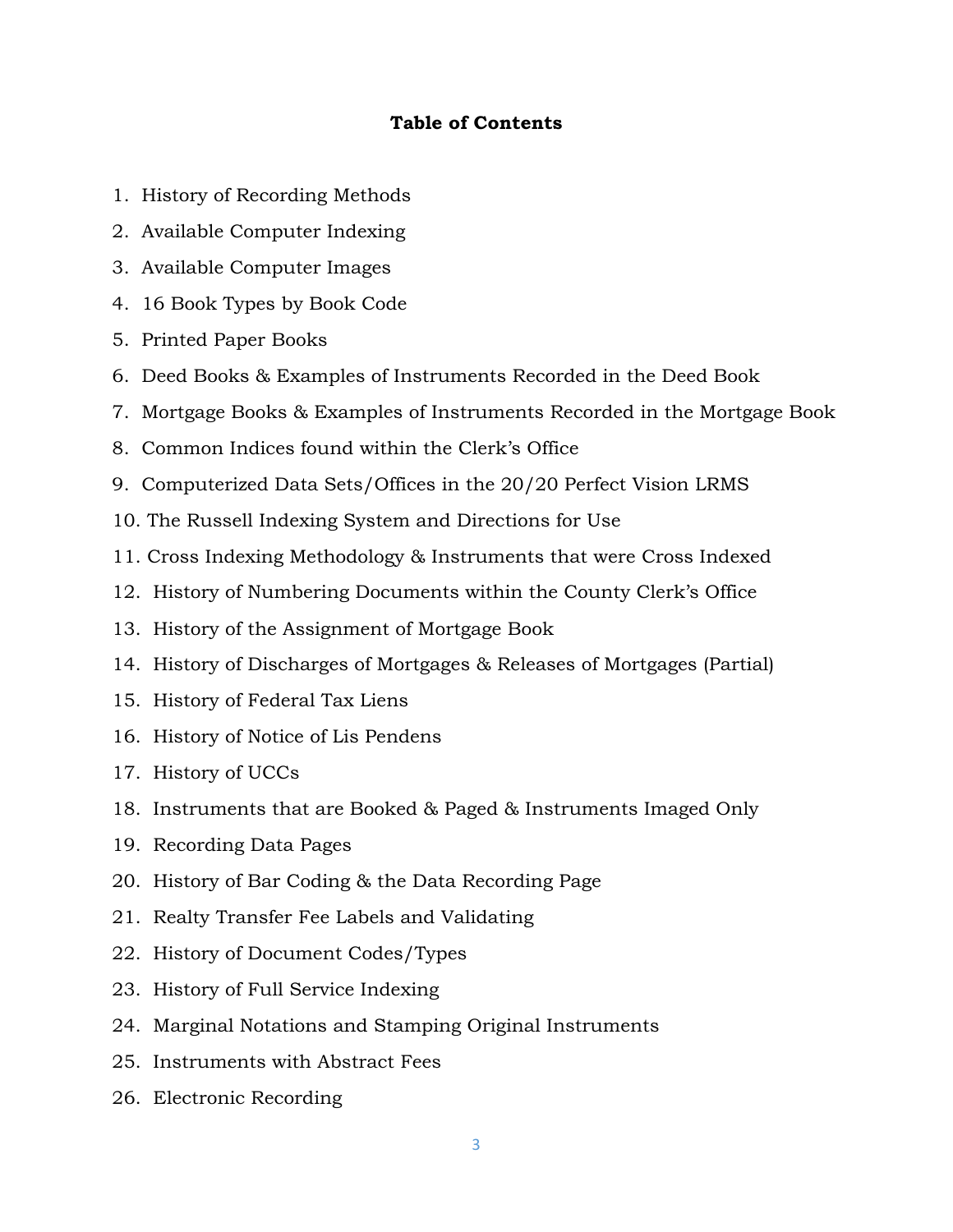### **History of Recording Methods**

- ➢ **Mid 1700's** Handwritten documents, books, and indexes in iron gall ink
- ➢ **Mid 1800's** Handwritten documents, books, and indexes in iron gall ink with some preprinted forms and indices
- ➢ **Mid 1920's** Typed and handwritten documents, books, and indexes with some pre-printed forms
- ➢ **1980 –** System 101 (Hall & McChesney) System was a modernized Flexowriter (teleprinter) with magnetic tape. Back indexing of hand written indices done to reproduce deed and mortgage indices.
	- ❖ Deeds 1959 1986
	- $\div$  Mortgages 1967 1986
- ➢ **1987**  System 103 (DOS) A true computer system in which indexing begins with Business Records Corporation, known as BRC.
	- ❖ Mainly used for deeds, mortgages, assignments, and judgments
	- ❖ Hand indexing in the front of individual books still done for other types of instruments: example Honorable Discharge Book
	- ❖ Specific hand indexing books still utilized for other documents including Notices of Settlements and Trade Names
	- ❖ System utilized 1987 thru 1991
- ➢ **1992**  Unix (Foresight) Computer Indexing System installed by BRC
	- ❖ Utilized 1992 thru June 2000
	- ❖ Very few instruments are hand indexed during this timeframe
- ➢ **July 2000** AS/400 installed by Affiliated Computer Systems (ACS)
	- ❖ Imaging instruments begins July 2000 thru January 15, 2011
	- ❖ First County Clerk Imaging System to be certified by DARM
	- ❖ First land records e-recording by New Jersey County Clerk
- ➢ **January 18, 2011** Current 20/20 Perfect Vision a Document Management Imaging Workflow System installed by ACS/Xerox (LRMS)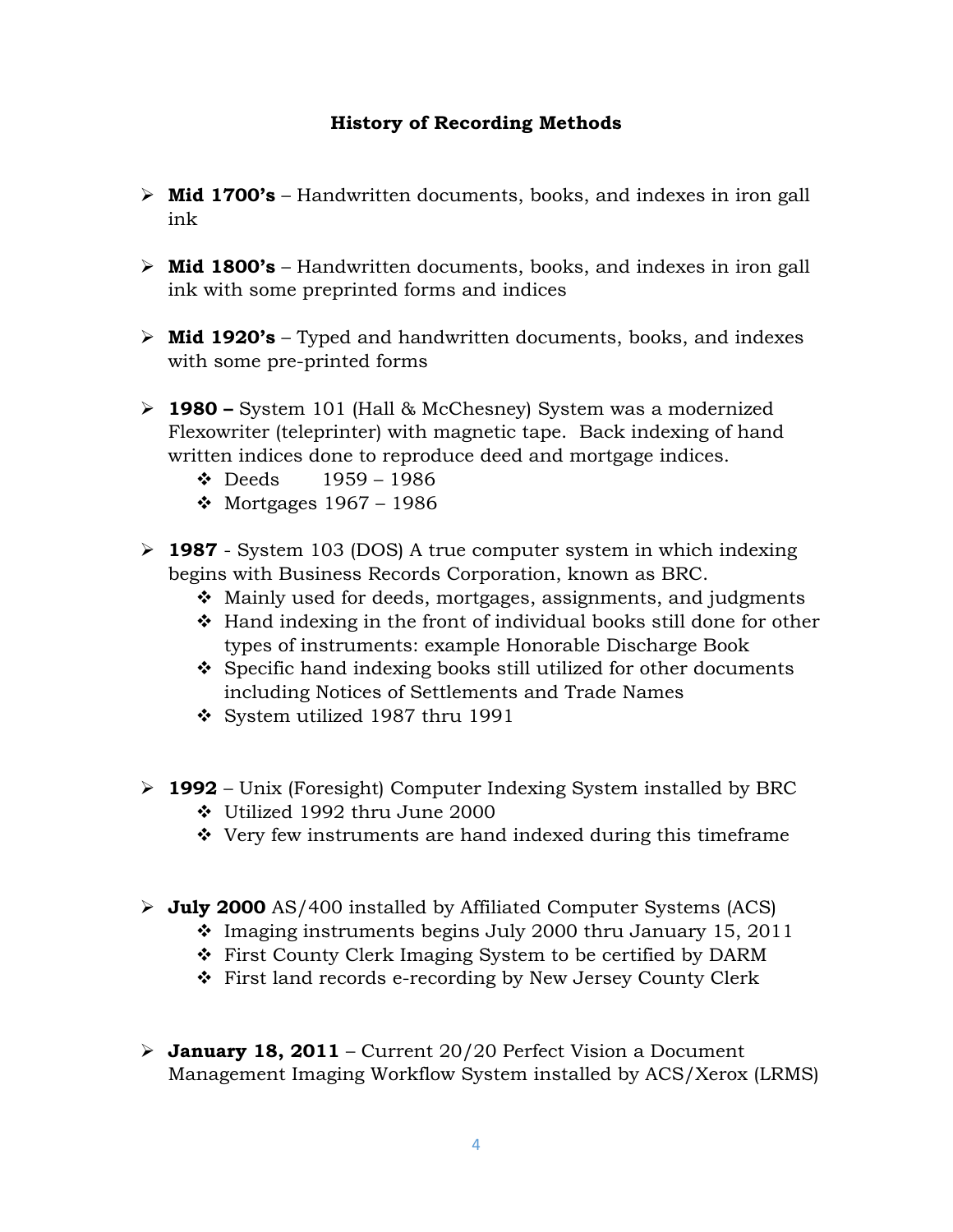# **Available Computer Indexing**

| Deeds                              | <b>1959 - CURRENT</b>         |
|------------------------------------|-------------------------------|
| Mortgages                          | 1967 - CURRENT                |
| Assignments of Mortgages           | <b>1987 - CURRENT</b>         |
| <b>Cancellations of Mortgages</b>  | <b>2003 - CURRENT</b>         |
| Discharges of Mortgages            | 1992 - CURRENT                |
| Releases of Mortgages              | 1992 - CURRENT                |
| <b>Construction Liens</b>          | May 10, 1994 - CURRENT        |
| Federal Tax Liens                  | <b>1987 - CURRENT</b>         |
| Hospital Liens                     | 1987 - CURRENT                |
| Physician Liens                    | <b>1997 - CURRENT</b>         |
| In Rem Complaints                  | <b>1987 - CURRENT</b>         |
| Notices of Lis Pendens Foreclosure | <b>July 1, 2002 - CURRENT</b> |
| Notices of Lis Pendens Recorded    | 1987 - CURRENT                |
| Notices of Settlements             | $2001 - CURRENT$              |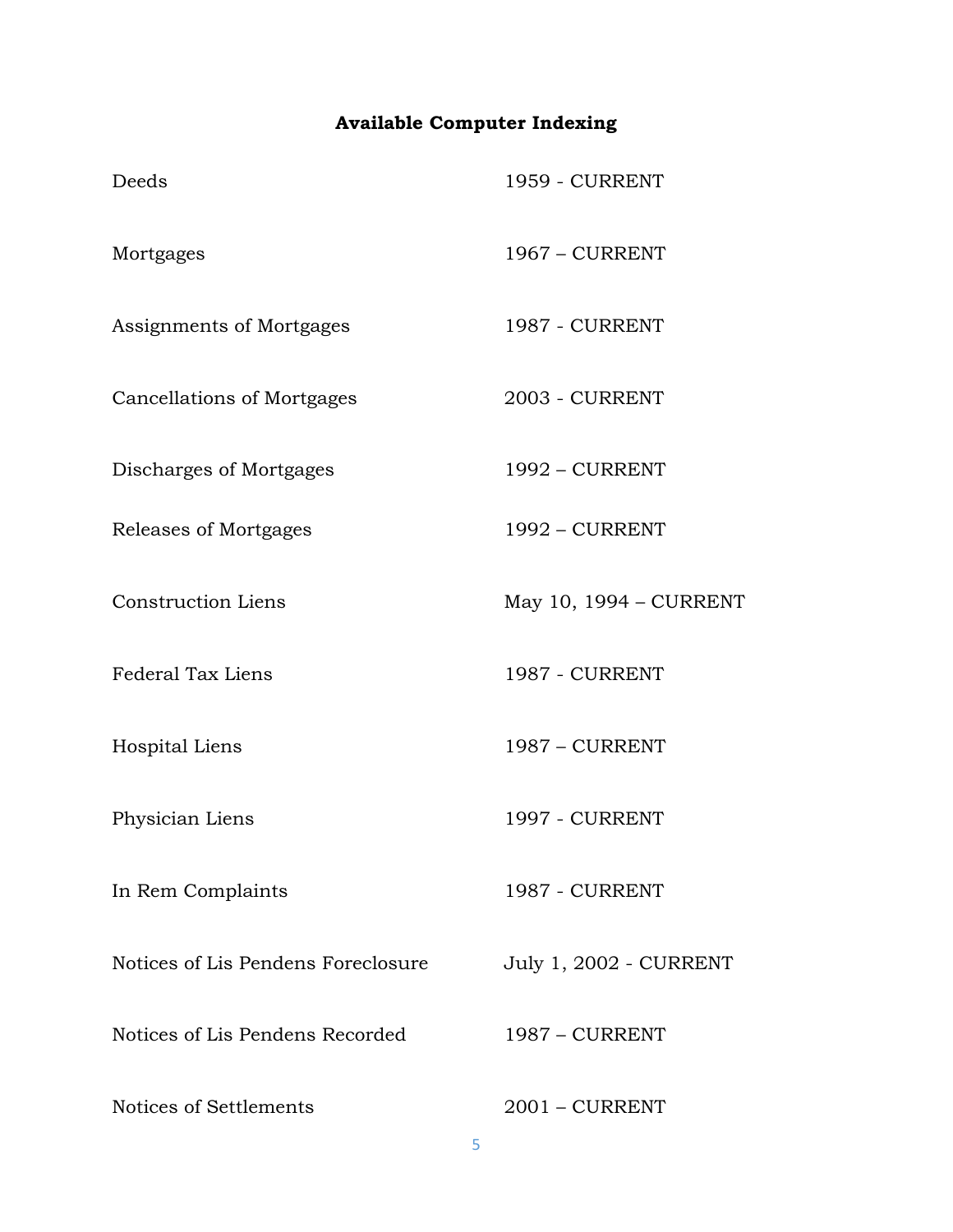# **Available Computer Indexing Continued**

| Discharges of Settlements      | $2012$ – CURRENT        |
|--------------------------------|-------------------------|
| Miscellaneous Filings          | 1876 - CURRENT          |
| <b>Bills of Sales</b>          | <b>1919 - CURRENT</b>   |
| Certificates of Incorporations | <b>1890 - CURRENT</b>   |
| <b>Disclaimers</b>             | <b>1981 - CURRENT</b>   |
| Fireman Exemptions             | 1918 - CURRENT          |
| <b>Inheritance Tax Waivers</b> | <b>1910 - CURRENT</b>   |
| Mergers                        | $2000 - CURRENT$        |
| Permits                        | <b>2003 - CURRENT</b>   |
| Physicians Registrations       | 1896 - CURRENT          |
| Vacations                      | 1925 - CURRENT          |
| Maps & Plats                   | 1836 - CURRENT          |
| <b>Trade Names</b>             | July 31, 1906 - CURRENT |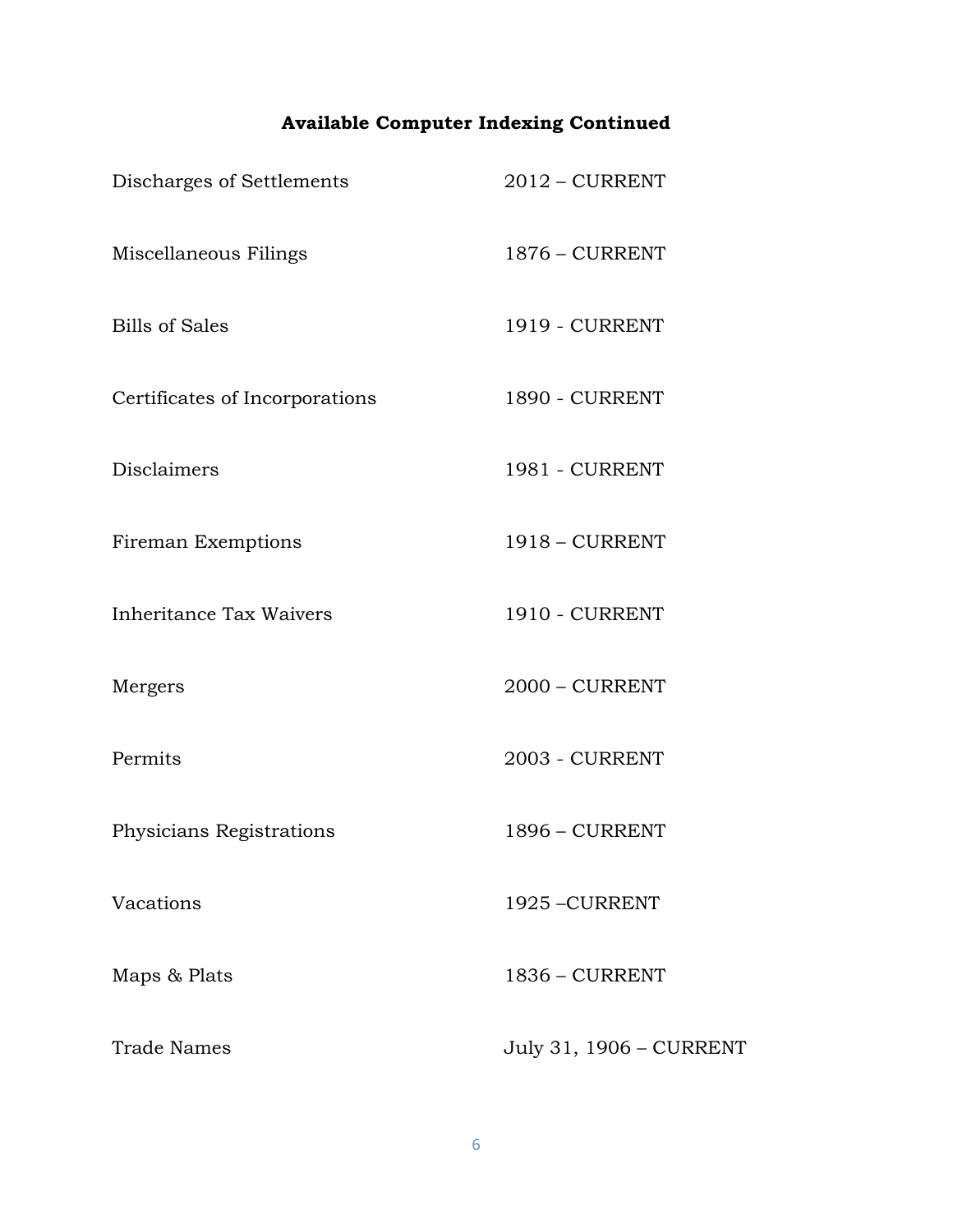UCCs (Secured Transactions) 1990 – CURRENT

# **Available Computer Images**

| Deeds                             | <b>1959 - CURRENT</b>      |
|-----------------------------------|----------------------------|
| Mortgages                         | 1967 - CURRENT             |
| Assignments of Mortgages          | November 1, 2000 - CURRENT |
| <b>Cancellations of Mortgages</b> | $2003$ – CURRENT           |
| Discharges of Mortgages           | November 1, 2000 - CURRENT |
| Releases of Mortgages             | November 2, 2000 - CURRENT |
| <b>Construction Liens</b>         | November 2, 2000 - CURRENT |
| Federal Tax Liens                 | November 3, 2000 - CURRENT |
| Hospital Liens                    | 2004 - CURRENT             |
| Physician Liens                   | $2004 - CURRENT$           |
| In Rem Complaints                 | 1987 - CURRENT             |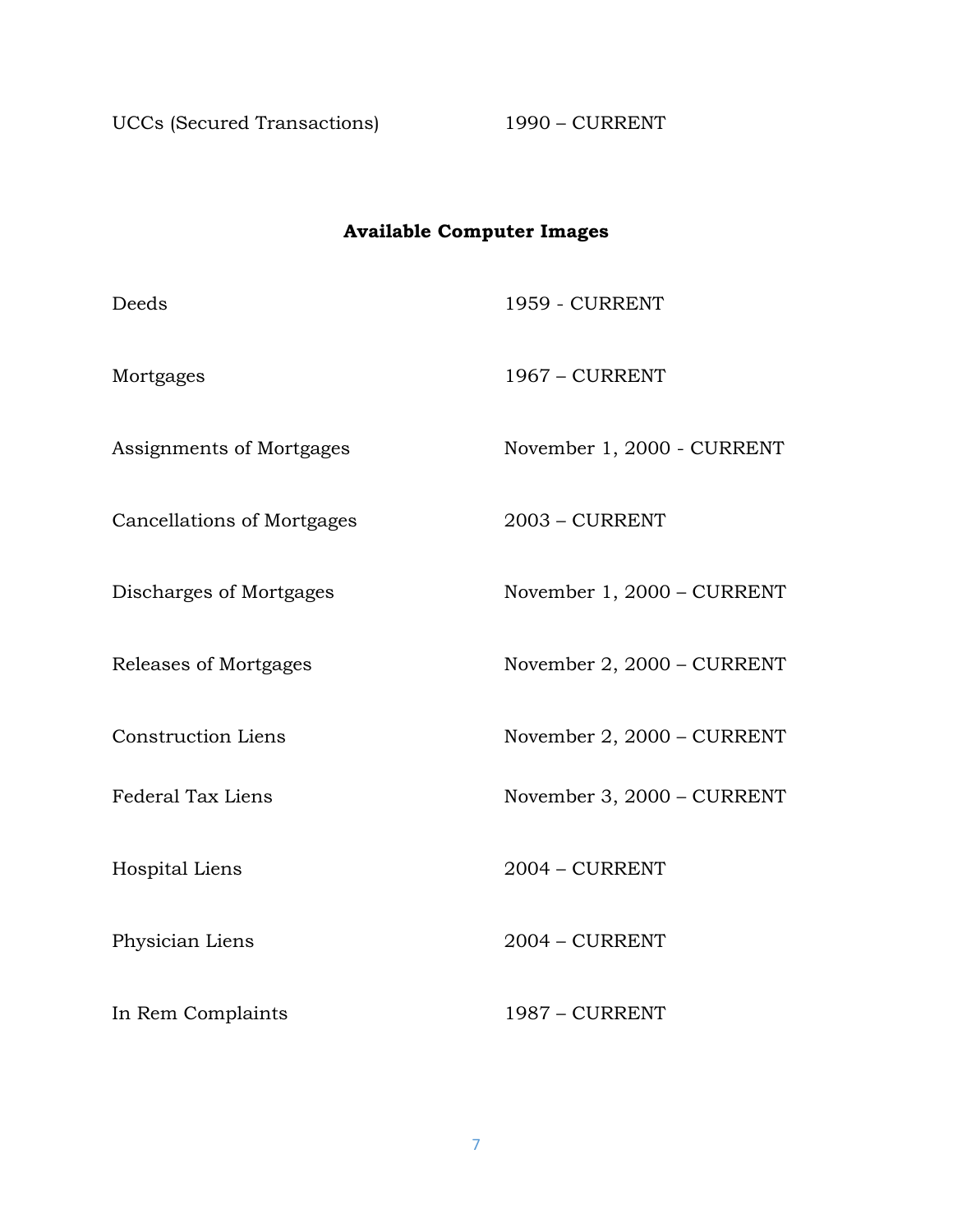# **Available Computer Images Continued**

| Notices of Lis Pendens Foreclosure | July 1, 2002 - CURRENT     |
|------------------------------------|----------------------------|
| Notices of Lis Pendens Recorded    | July 14, 2000 - CURRENT    |
| Notices of Settlements             | 2001 - CURRENT             |
| Discharges of Settlements          | 2012 - CURRENT             |
| Miscellaneous Filings              | October 17, 2000 - CURRENT |
| <b>Bills of Sales</b>              | $2002$ – CURRENT           |
| Certificates of Incorporations     | $2001 - CURRENT$           |
| Disclaimers                        | 1981 - CURRENT             |
| Fireman Exemptions                 | <b>1918 - CURRENT</b>      |
| Inheritance Tax Waivers            | November 2, 2000 - CURRENT |
| Mergers                            | <b>2002 - CURRENT</b>      |
| Permits                            | $2003$ – CURRENT           |
| Physicians Registrations           | $2003$ – CURRENT           |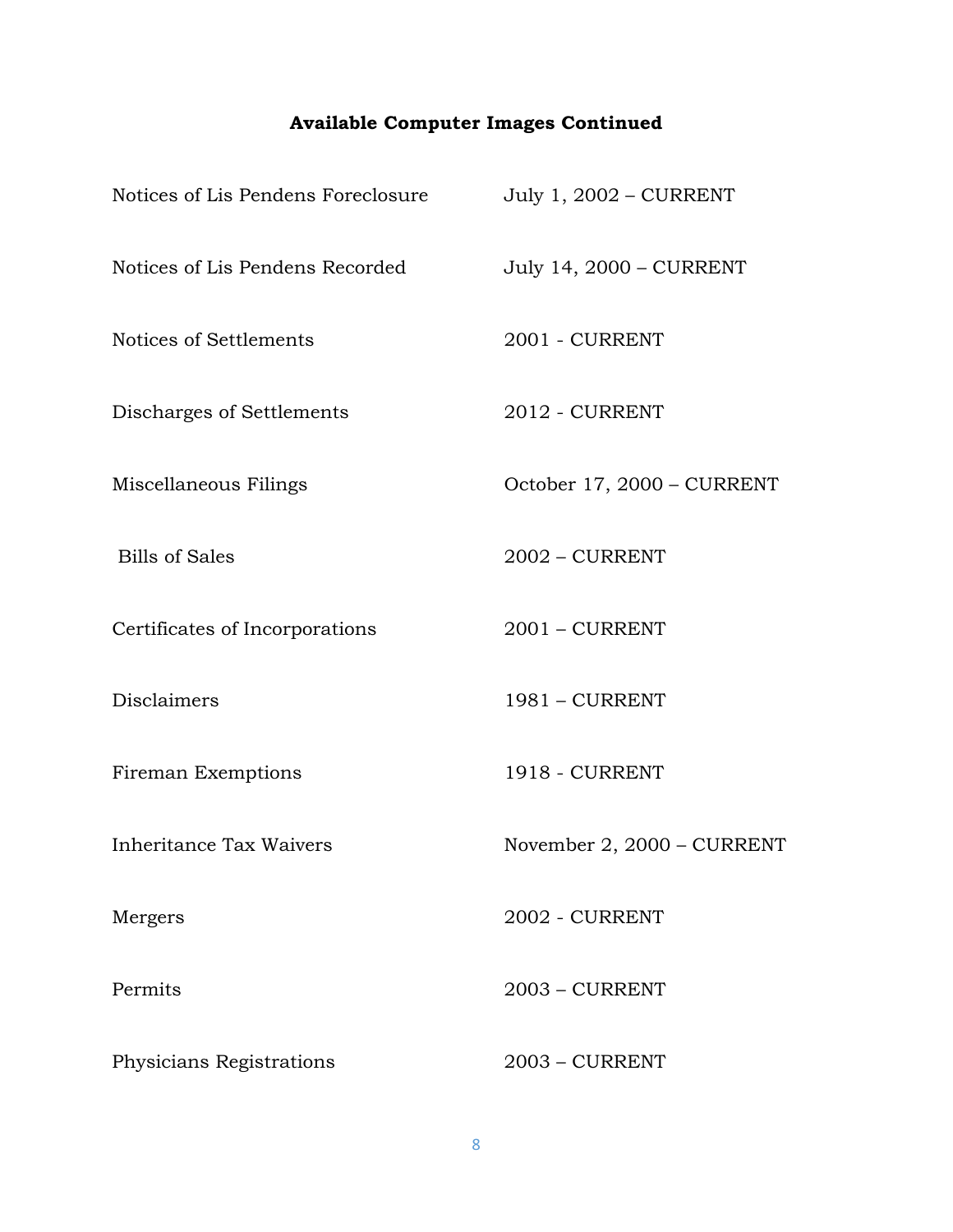# **Available Computer Images Continued**

| Vacations                   | $2001 - CURRENT$        |
|-----------------------------|-------------------------|
| Maps & Plats                | 1836 - CURRENT          |
| <b>Trade Names</b>          | July 31, 1906 - CURRENT |
| UCCs (Secured Transactions) | $2008 - CURRENT$        |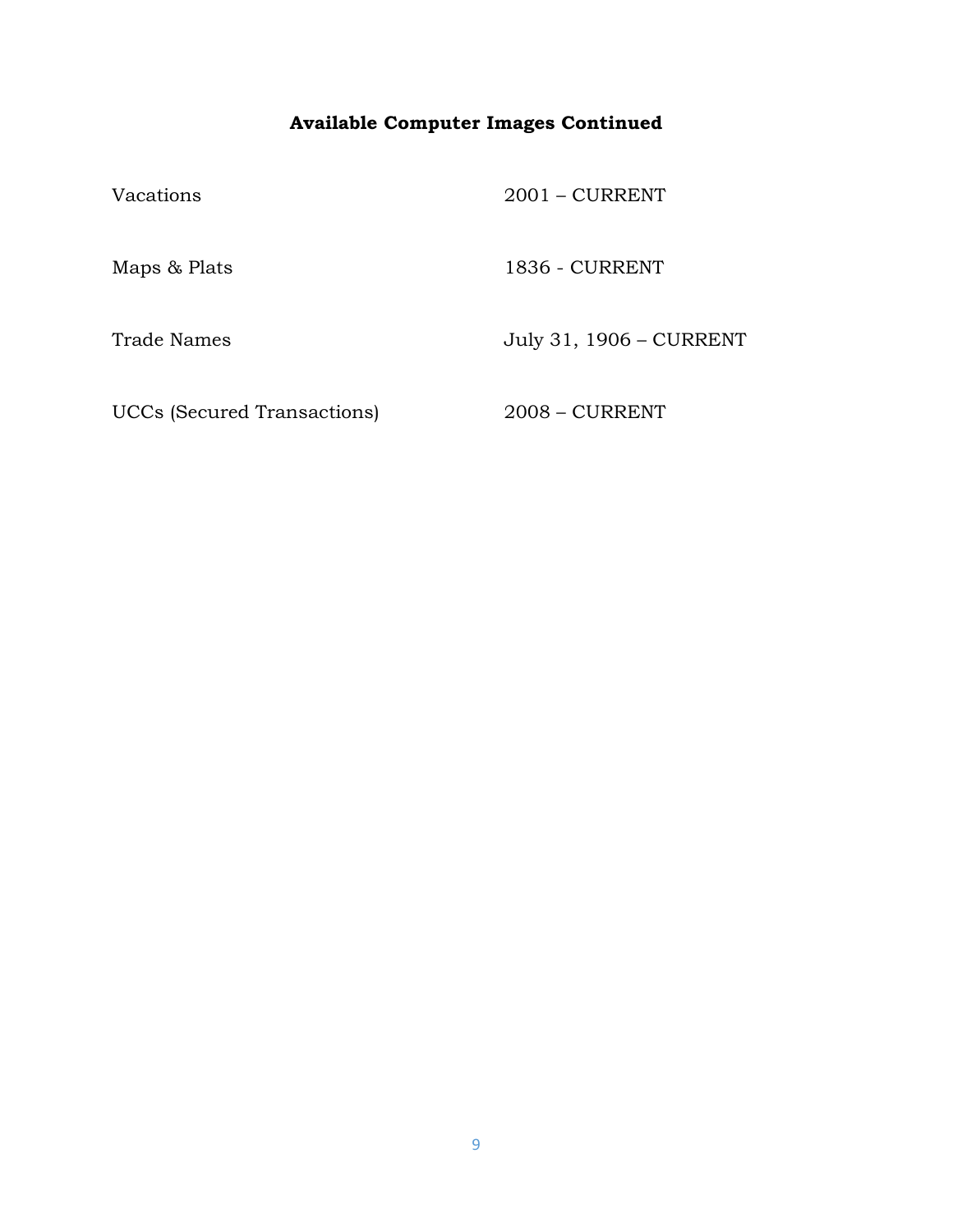### **16 Book Types By Book Code**

| $DB$          | Deeds                          | (1959)                            |
|---------------|--------------------------------|-----------------------------------|
| MB            | Mortgages                      | (1967)                            |
| AB            |                                | Assignments of Mortgages (7/2002) |
| DIS BK        | Discharges of Mortgages        |                                   |
| <b>REL BK</b> | Releases of Mortgages          |                                   |
| DD BK         | Honorable Discharges           |                                   |
| TAX BK        | Inheritance Tax Waivers        |                                   |
| BIL BK        | <b>Bills of Sales</b>          |                                   |
| INC BK        | Certificates of Incorporations |                                   |
| <b>ROAD</b>   | Roads                          |                                   |
| VAC BK        | Vacations                      |                                   |
| MS            | Miscellaneous                  | (circa 1987)                      |
| FTL BK        | Federal Liens & Releases       |                                   |
| JDG BK        | Judgments                      |                                   |
| LPR BK        | Lis Pendens (recorded)         |                                   |
| CL BK         | <b>Construction Liens</b>      |                                   |

\*Modern Books have approximately 350 to 360 pages while older books can have up to 1,600 pages.

\*Book codes cannot be used on all book types since the majority of the book codes begin January 18, 2011 with the 20/20 Perfect Vision system.

\*Use the book code "BK" for all documents (excluding DB, MB, AB, & MS) which were recorded prior to January 18, 2011, the implementation of 20/20 Perfect Vision system

\*Booking and Paging information can be found in the Prepared By/Remarks Field for older instruments.

**Example:** 10-29 translates into Book 10 Page 29.

\*Virtual Books begin January 2005.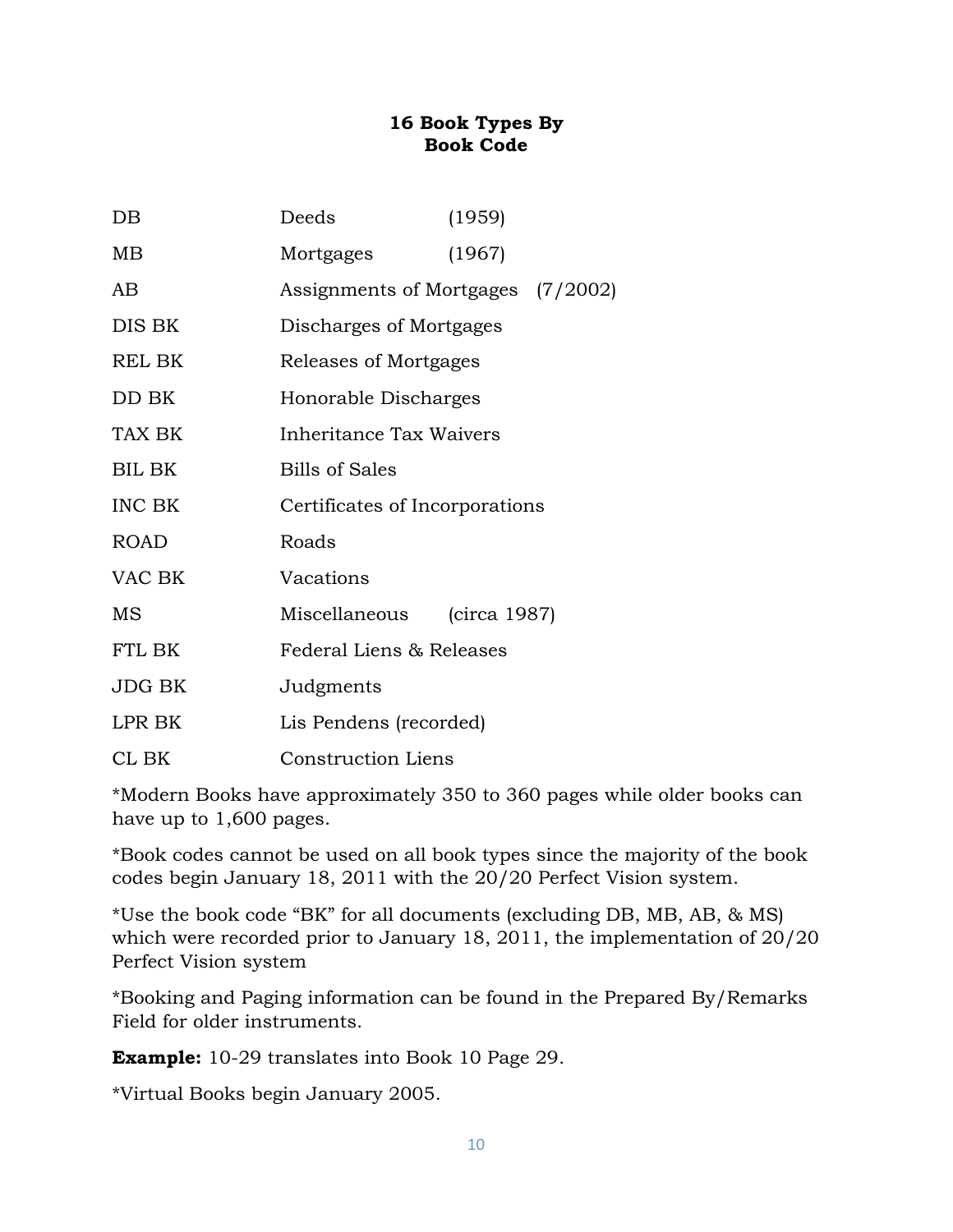# **Printed Paper Books**

Beginning January 2005, the Clerk's Office stopped printing paper books except Honorable Discharge Books.

Ending books and their corresponding page numbers:

|                           | <b>Ending Book</b> | <b>Ending Page</b> |
|---------------------------|--------------------|--------------------|
| Deeds                     | 3901               | 282                |
| Mortgages                 | 8256               | 165                |
| Assignments Mtgs.         | 80                 | 197                |
| Discharges Mtgs.          | 464                | 63                 |
| Releases Mtgs.            | 131                | 337                |
| Inheritance Tax           | 31                 | 143                |
| <b>Bills of Sale</b>      | 9                  | 56                 |
| Cert of Inc.              | 27                 | 102                |
| Roads                     | $\mathbf{1}$       | 41                 |
| Vacations                 | 6                  | 171                |
| Miscellaneous             | 12                 | 301                |
| <b>Federal Liens</b>      | 72                 | 6                  |
| Judgments                 | 44                 | 207                |
| Lis Pendens               | 23                 | 296                |
| <b>Construction Liens</b> | 18                 | 306                |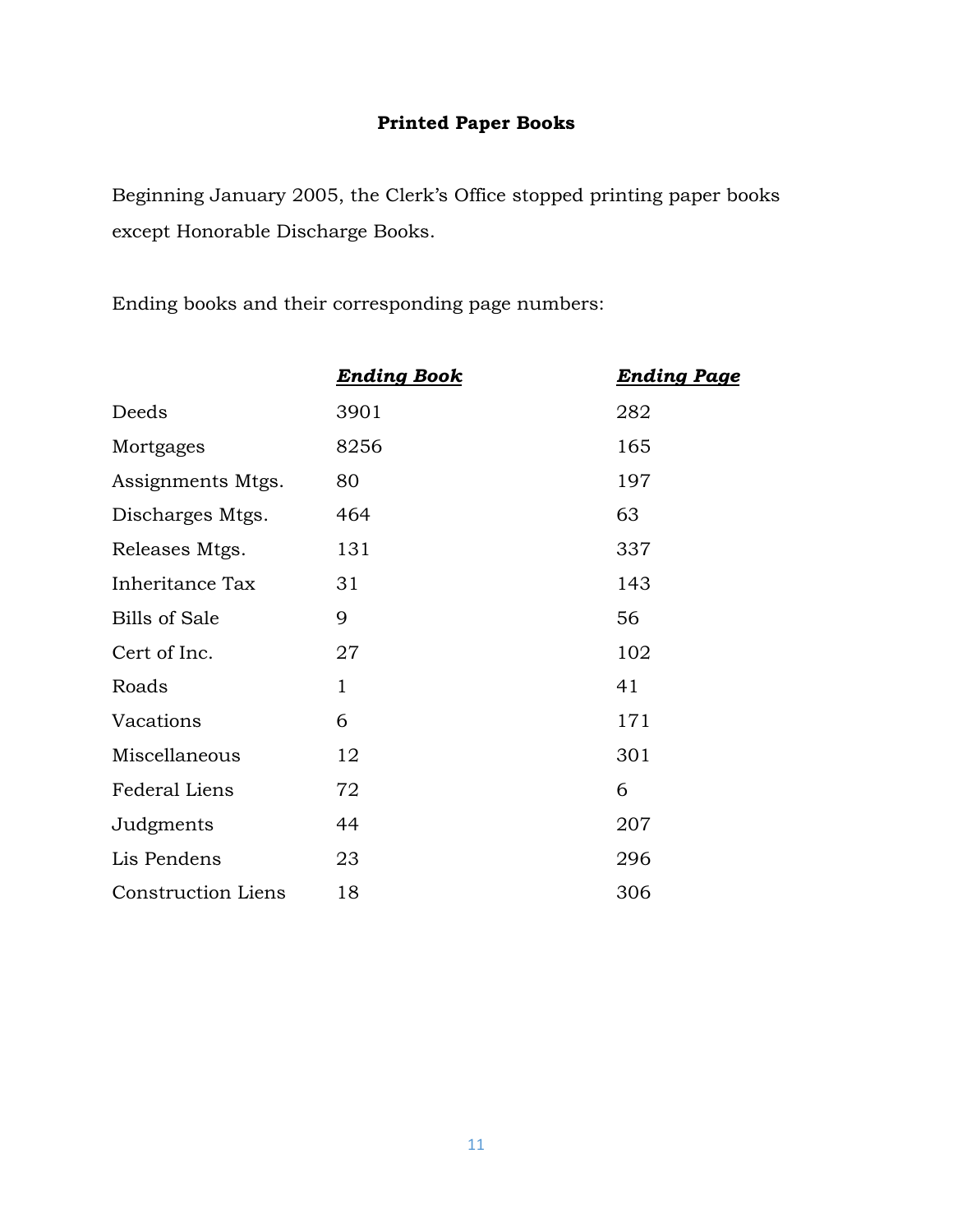### **Deed Books**

The earliest Deed Book begins on November 12, 1784. The Gloucester City fire occurred in 1786; the new court house opened in 1787.

Deed Book A begins on November 12, 1784.

Deed Book Z5 begins on May 31, 1879.

Deed books are arranged A-Z then AA-ZZ then A3-Z3 until Z5.

The Gloucester County Clerk has 126 Deed Books ranging from A to Z5.

Deed Books V, J, J3, & J4 never existed due to the calligraphy being to close (the u and the i).

 $26 \times 5 = 130$ 

 $130 - 4 = 126$ 

The next Deed Book after Z5 begins with Deed Book 127. This ends the lettering system used for the original deeds recorded in Gloucester County Clerk's Office.

### **Examples of Instruments Recorded in the Deed Book**

- ❖ Deeds
- ❖ Power of Attorneys
- ❖ Agreements
- ❖ Court Orders
- ❖ Leases & Assignments of Rents and Leases
- ❖ Cemetery Deeds
- ❖ Final Judgments
- ❖ Right of Ways & Easements
- ❖ Declarations of Restrictions
- ❖ Declarations of Takings
- ❖ Releases of Judgments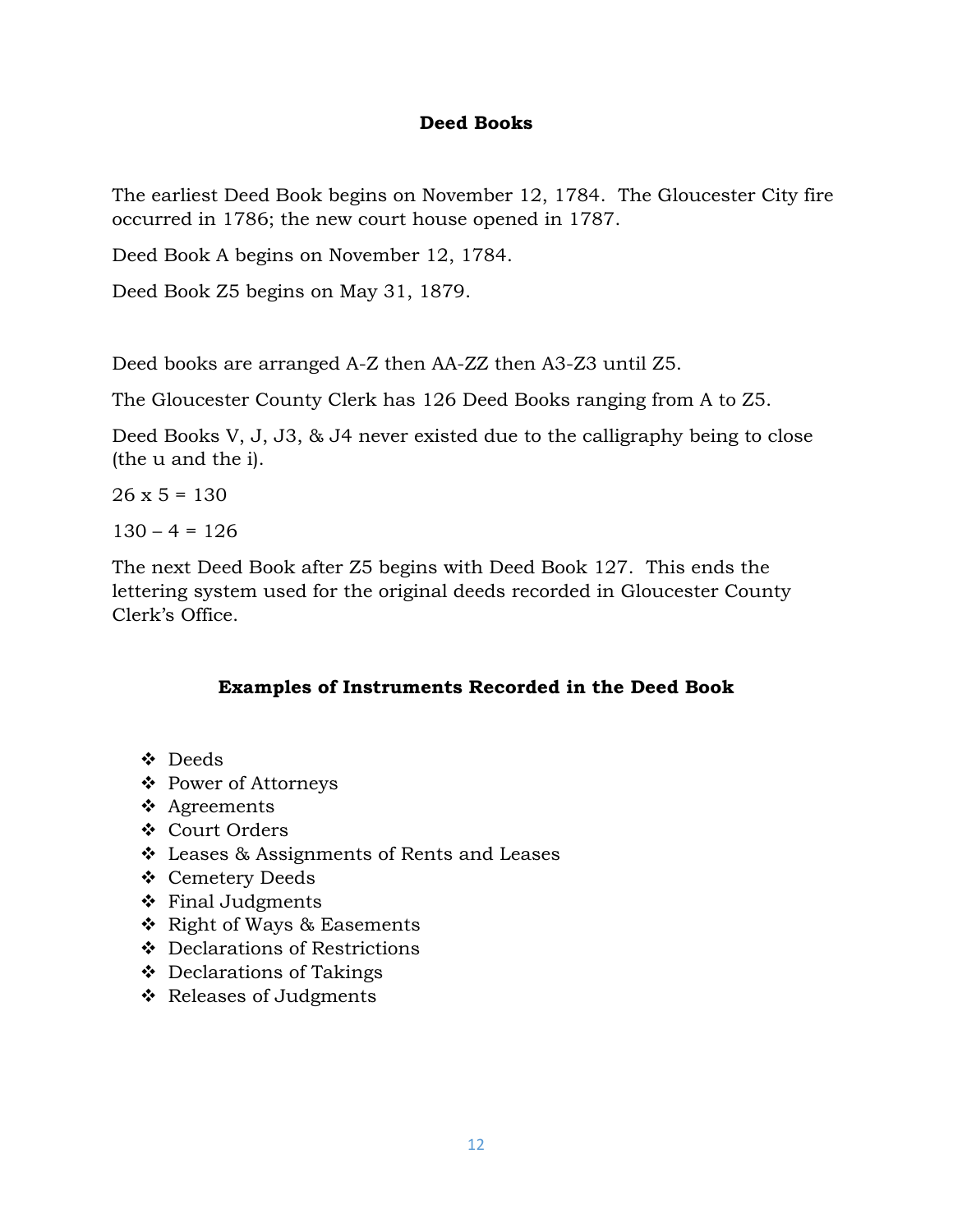### **Mortgage Books**

Mortgage Book A begins September 30, 1765.

The first series of Books range from Book A thru Book Z (1765 – 1855)

Numbering is as following: A-Z

$$
AA - ZZ
$$
  

$$
A3 - Z3
$$
  

$$
A4 - Z4
$$

Mortgage Book J (1819 – 1821) is missing.

Mortgage Book Numbers I 3 & I 4 were never used (letter i).

 $26 \times 4 = 104$ 

 $104 - 2$  (never made mortgage books) =  $102$ 

The next Mortgage Book after Z4 begins with book 102. This ends the lettering system used for the original mortgages recorded in Gloucester County Clerk's Office.

### **Examples of Instruments Recorded in the Mortgage Book**

- ❖ Mortgages
- ❖ Tax Sale Certificates
- ❖ Notices of Condominium Liens
- ❖ Modifications of Mortgages
- ❖ Postponements of Mortgages
- ❖ Amendments of Mortgages
- ❖ Subordinations of Mortgages
- ❖ Assumptions of Mortgages
- ❖ Extensions of Mortgages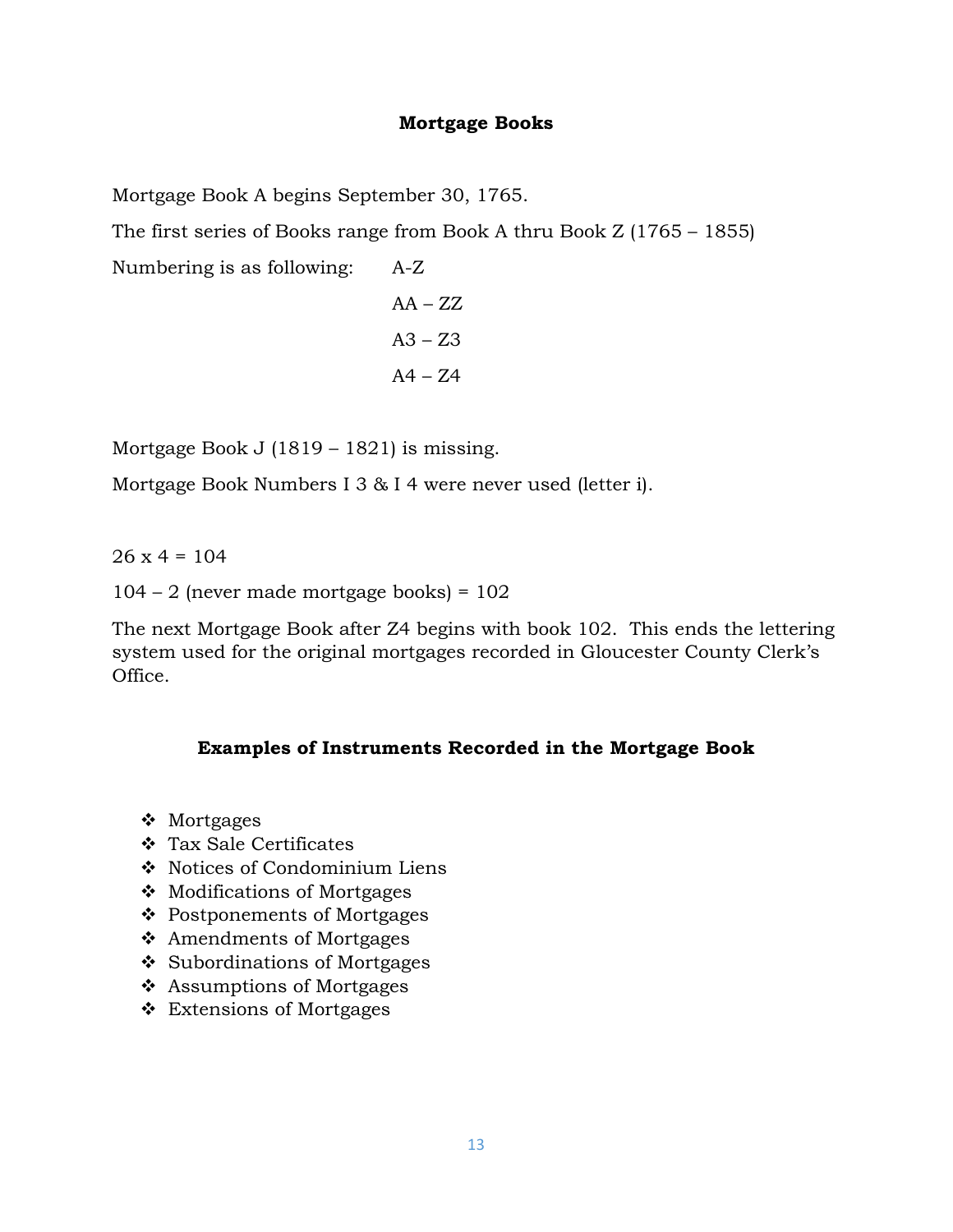## **Common Indices found within the Clerk's Office**

- ❖ Grantor
- ❖ Grantee
- ❖ Mortgagor
- ❖ Assignor- Releasor- Dischargor
- ❖ Construction Liens
- ❖ Judgments
- ❖ Notice of Settlement
- ❖ UCC/Secured Transactions
- ❖ Trade Names
- ❖ Map Index and Map Conversion Index
- ❖ Cancellation of Mortgage

## **Computerized Data Sets/Offices in the 20/20 Perfect Vision LRMS**

| ❖ Real Estate     | General Land Records                        |
|-------------------|---------------------------------------------|
| $\div$ Maps/Plans | Maps and Plats                              |
| $\div$ UCC        | Secured Transactions/Financing Statements   |
| ❖ Trade Names     | Sole Proprietorships & General Partnerships |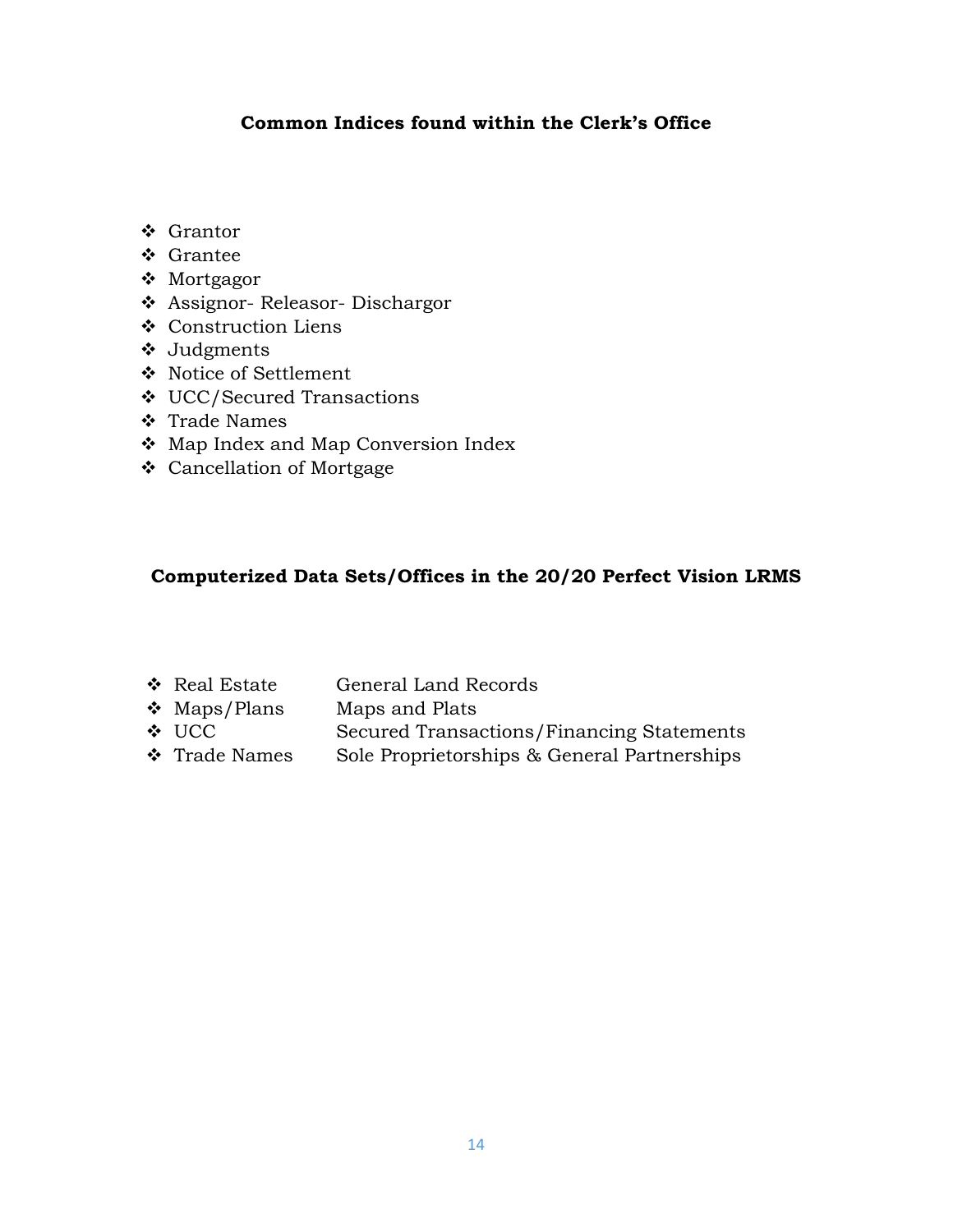#### **The Russell Indexing System**

The Russell Indexing System is a patented methodology used for indexing documents. It is officially called the Russell Soundex System patented in circa 1917. It is based on grouping surnames together using a phonetic code in order to eliminate spelling errors. This basically translates into the key letters:

#### **L M N R T**.

The Russell Soundex System was utilized in many indexes such as census records, immigration and naturalization records, and land records. There are numerous versions of indexing charts used in the Gloucester County Clerk's Office which vary depending on the type of index. For example, grantor and grantee indexes use more in depth charts then older judgment indexes which use abbreviated versions. Nevertheless, all of the charts utilize the key letters **L M N R T, Corp** and **Miscellaneous**.

The Russell Indexing System is used only in older indices. It can be found in early grantor and grantee indexes until 1987. It can also be found in early mortgagor indexes until 1987. Older indices such as releasor, judgment, and secured transactions (UCC's) utilize condensed versions of the system. The letter S also uses a slightly larger version as well. See multiple charts located in the record room for all versions of the indexing system.

\*Indexing prior to the Russell Indexing System is in alphabetical chronological order and usually hand written.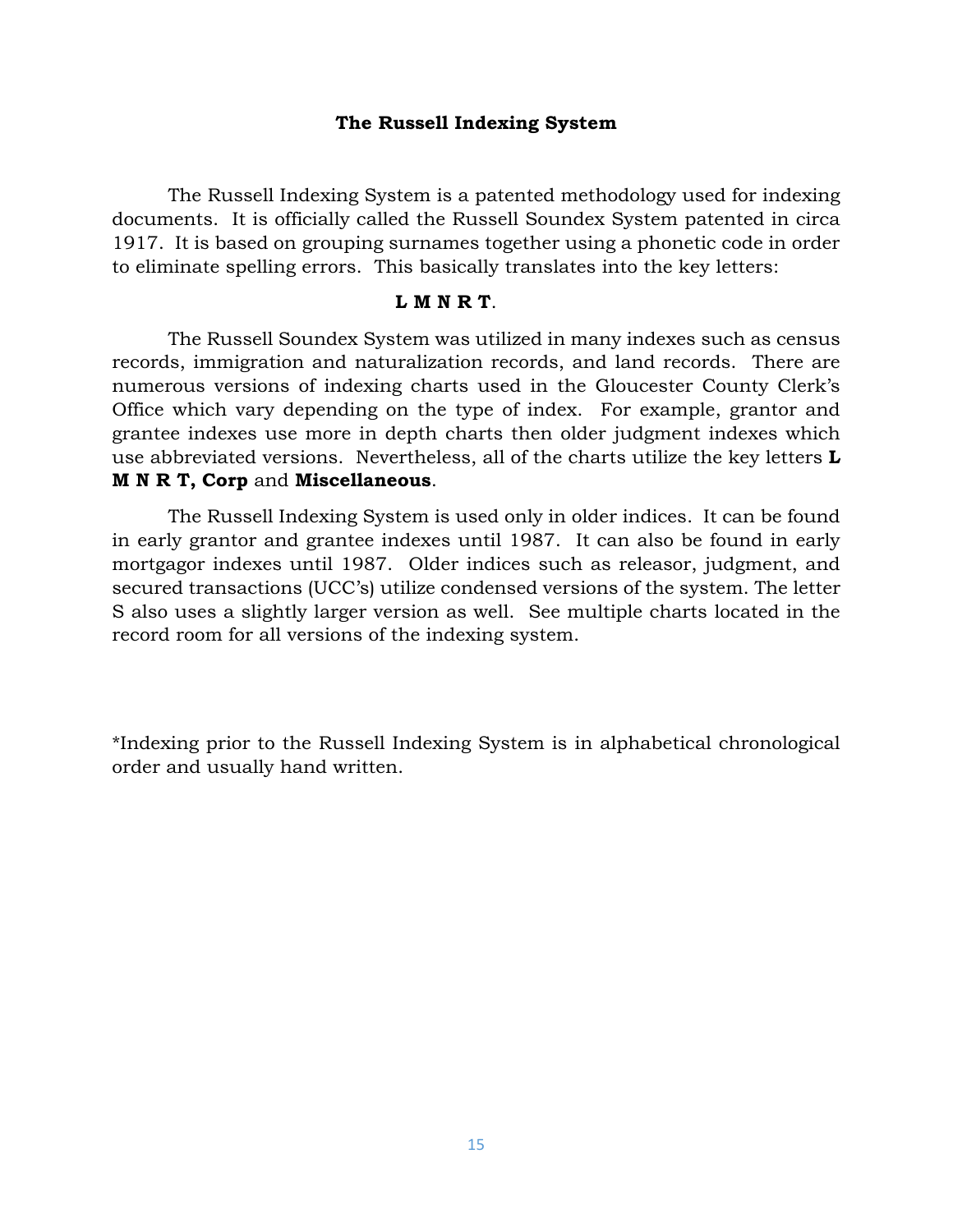### **Directions for Using the Russell Indexing System**

Key Letters **L M N R T** Most Common Consonants

- 1. Always begin with the second letter of the last name. Last names are called surnames.
- 2. Two key letters together are ignored. **Example:** MM or LL. Go to the next key letter if there is one.
- 3. If there are no key letters, go to miscellaneous.
- 4. Once you find the key letter or letters, go to given name initials. Given names are first names.
- 5. Use the page number designated. **Example:** 110, 260, 1560, etc.
- 6. Remember, all entries are in chronological order.
- 7. Use the Corps, Etc. if you are searching for a company still utilizing the key letters. Always ignore "the".

| <b>Example:</b> Allen ---key letters are LN--- (no double LL) |                                     |  |
|---------------------------------------------------------------|-------------------------------------|--|
|                                                               | Wood--- no key letters, go to Misc. |  |
|                                                               | Lovelace---key letter L             |  |
|                                                               | Seder---key letter is R             |  |
|                                                               | Everly ---key letters are RL        |  |

**Corp. Example:** Newfield Bank---key letter is L (use only the first word of the company).

**Note:** The Russell Indexing System for judgments is condensed, but is the same system. It uses only one key letter instead of the possibility of combining two. Other indices use different variations of the system as well.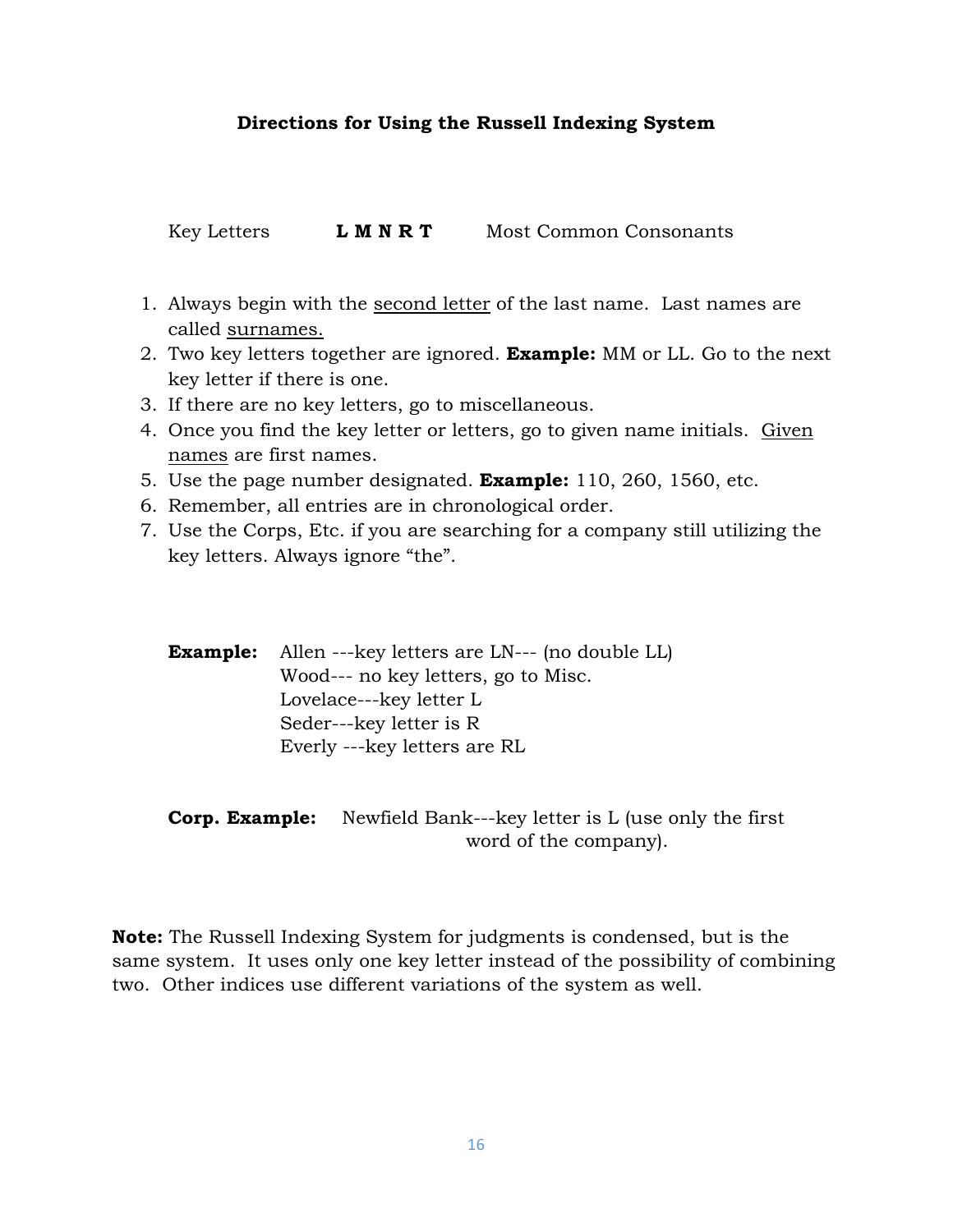### **Cross Indexing (Record Room Indexing Methodology)**

Cross indexing was an in-house indexing methodology (method) historically used to ensure that all reversed parties could be found easily in multiple printed indices. For example, a Declaration of Restriction crossed indexed both parties so that the "restriction" could be found in both the paper Grantor Index and the paper Grantee Index. When performing a manual search (the use of printed indices), a searcher would be able to find the restriction while either "grantoring" or "granteeing" the name, since all indexing appeared in both grantor and grantee indexes, i.e. parties were indexed as both grantors and grantees.

Likewise, cross indexing was used on certain documents indexed in the Mortgage Book since only a Mortgagor Index was printed. Computer indexes were not printed for Mortgagees since searching by lien holder has no meaningful purpose regarding title. (Title Searchers are looking for encumbrances and liens on individuals or individual properties). In addition, thousands of entries would appear for large corporations and banks such as First Fidelity Bank and United Jersey Bank indexed as Mortgagees.

In addition, cross indexing was used when multiple reverse parties signed a document. However, there is no statutory requirement for cross indexing. All documents are required to be indexed by name only, and it is the responsibility of the user to search all spelling variations of names. Searching by party type on the LRMS is not recommended, especially for those who do not understand the unique history of land recordation within the Gloucester County Clerk's Office.

 Although paper indices are not relevant anymore due to computer searching, this cross indexing methodology was still used until October 1, 2016 to provide ongoing consistency within the Gloucester County Clerk's Land Records Management System. During this time cross indexing remained in effect to enhance the overall integrity of the Land Records Management System, by allowing indexing to remain consistent over time. However, this indexing methodology ceased to be used effective October 1, 2016 since the recording method was deemed unnecessary, cumbersome, and archaic. The following is a list of instruments which were historically crossed indexed in both paper and computer indices: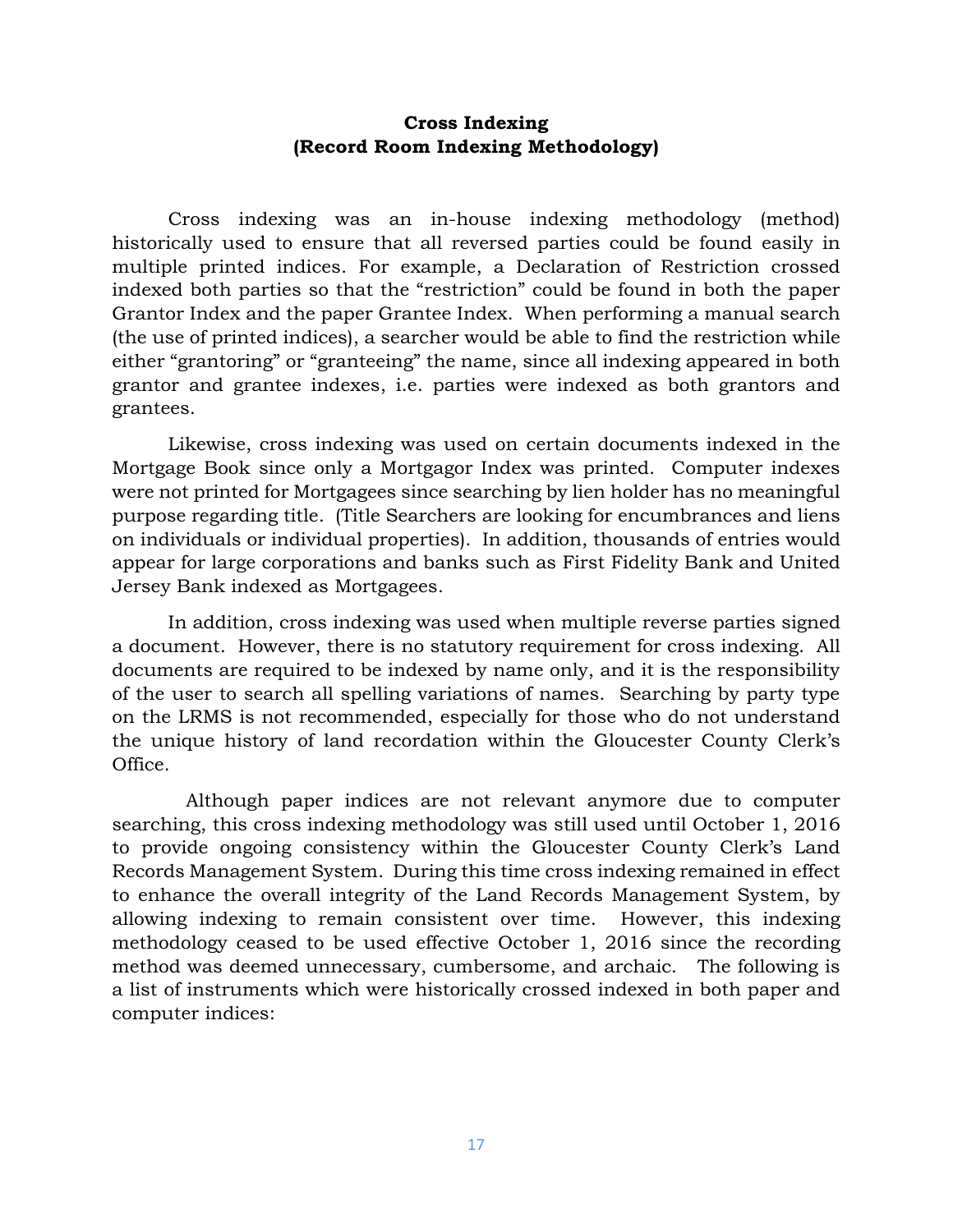### **Instruments that were Crossed Indexed until October 1, 2016**

- Agreements (AGR)
- Declaration of Restrictions (DOR)
- Leases (LEA)
- Right of Ways (ROW)
- Termination of Lease (TOL)
- Life Estate Deed (DEE)
- Court Order (ORD)
- Assignment of Rents and Leases (ASR)
- Stream Encroachments-Environmental Permits (STR)
- Merger (MER)
- Mortgage Modification (MOD)
- Assumption of Mortgage (ASU)
- Extension of Mortgage (EOM)
- Memorandum of Indenture (MOI)
- Miscellaneous Recordings (MIS)
- Bill of Sale (BIL)
- Vacation (VAC)
- Certificate of Incorporation (COI)
- Notice of Settlement NOP (Parties)
- Any instrument where reverse parties sign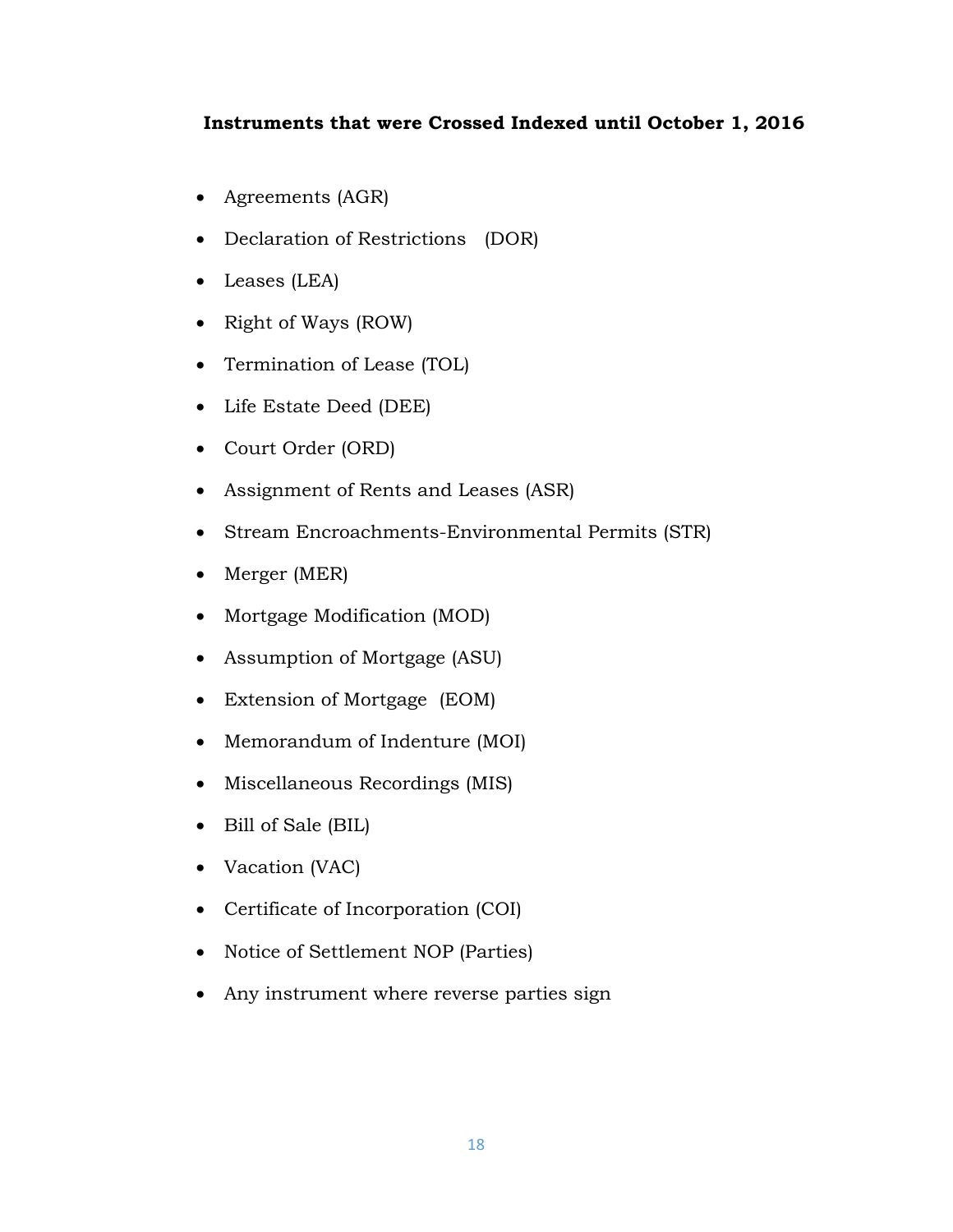#### **History of Numbering Documents within the County Clerk's Office**

Docket numbers were used in the Gloucester County Clerk's Office as early as the 1930's. Day or daily books were kept which showed all documents received in the office (in order of arrival) as well as the fees associated with them and similar recording information. Docket numbers come from the court system, yet the Clerk's Office uses the term too as it applies to an instrument or document number for land recordings. The purpose of the docket number is to show order for recorded documents as it relates to the "rights of the first lien holder" or "race to the courthouse." The docket number is chronological and numerical which in turn reflects the order of the recorded document in the case of a dispute.

Moreover, docket books are really daily logs of recorded instruments and have a retention period of three years. (Only true court docket books are permanent records). The retention schedule refers to them as dailies. The earliest form of docketing showed the clerk who typed and recorded the document as well as a number identifier. Later on, the docket number assigned to the instrument, plus the docket book was written on the recording. An example would be 527/59. The assigned instrument number would be 527, while 59 represents the docket book or daily log book used during that specific time period. This system ends in 1986 with docket book 70 corresponding with the introduction of the fee accounting computer system and computer printout of docket and counter control books.

For the most part, the oldest documents do not have docket numbers or instruments numbers stamped on them. (These documents were handwritten and transcribed by clerks and only reference time and date.) Regarding computer indexing, prior to 1987, all recorded instruments were assigned computer generated numbers to be used in the computer index. These numbers are chronological (in book and page order per document type). From 1987 through June 30, 2000, Hall and McChesney numbers were used as computer indexing numbers. Hence, not only were the numbers stamped on the front of the instruments, but they were also physically typed into the computer and used for indexing the documents into the database.

Beginning July 1, 2000, the docket numbers stamped on the documents by the docket machine were used as computer indexing numbers instead of the Hall and McChesney numbers. However, Hall and McChesney numbers were still used internally for tracking purposes, thus assuring the actual number of documents received on a given day. This Hall and McChesney number was stamped on the first page of the instrument; all use of Hall and McChesney numbers ceased on June 30, 2002.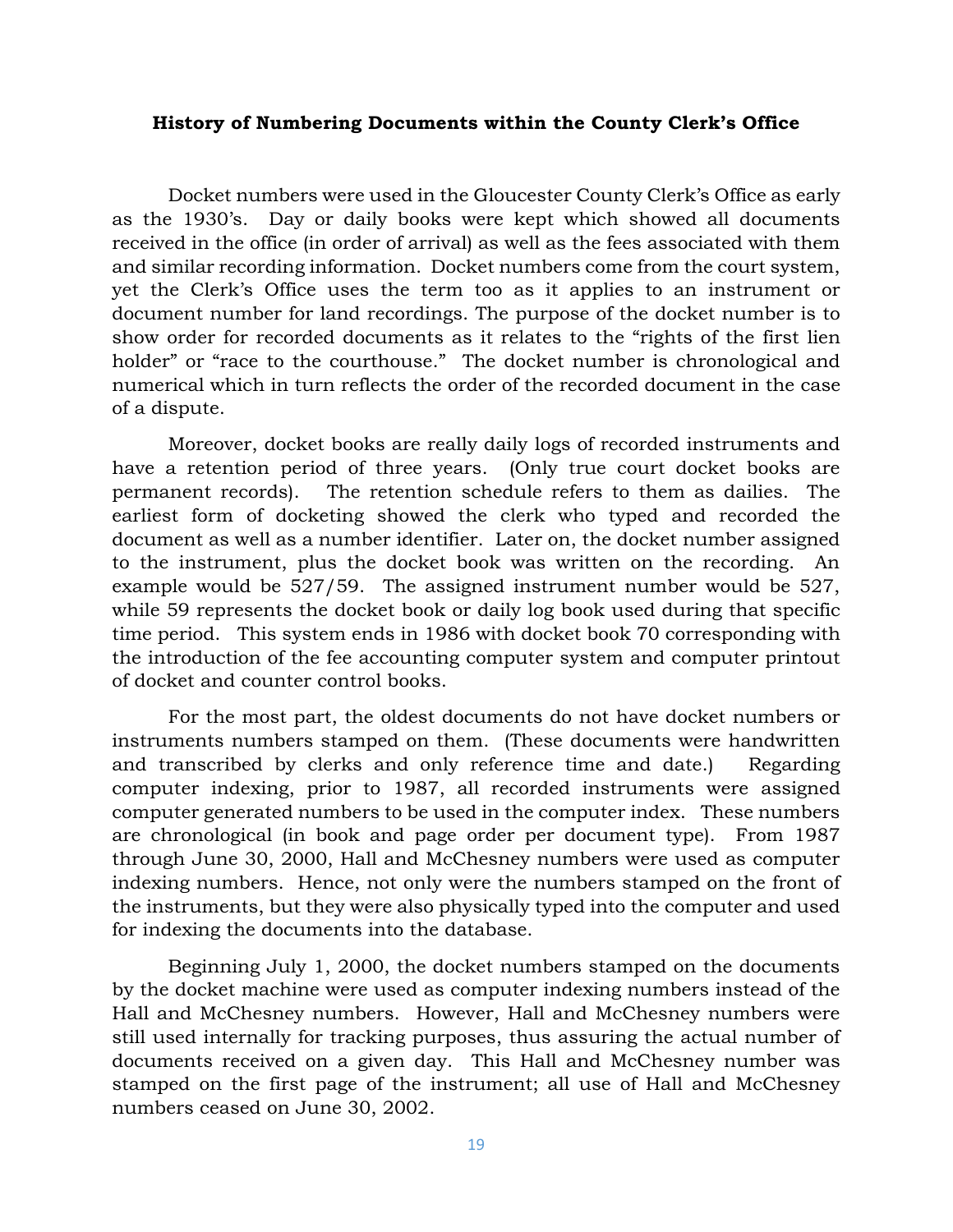Numbering for judgments and other miscellaneous documents varies over time. The same system of assigned number and docket book (527/59) applies for the earliest documents. (Any instrument prior to 1987 will not be indexed in the current computer system unless staff back indexed these instruments as part of the LRMS database enhancement project.) Accordingly, numbering for these documents after 1986 is either computer generated or assigned by hand stamping the Hall and McChesney number. (The term Hall and McChesney number means a hand stamped number on a revolving stamp. It is referred to as a Hall and McChesney number simply because Hall and McChesney was the earliest land recording vendor in our county circa 1959. The manufacturer of the stamp was Bates.) The record room kept track of these stamped numbers in notebooks which were sequential by day and by document type. Secured Transactions (UCC's) have a separate hand numbering system unique to UCC's per law. The same principle applies for maps.

Finally, the best way to determine what type of numbering applies to an instrument is to look either on the actual document or the paper indexes. In some instances multiple numbers exist. Some of these numbers are used for computer indexing while others were used for filing purposes (by document type). Others are computer generated when the earliest database was built via a flexowriter. Other paper indexes will not have any numbers at all and utilize the Russell Indexing System, based on the key letters of L M N R T, while the earliest indexes are both chronological and alphabetical.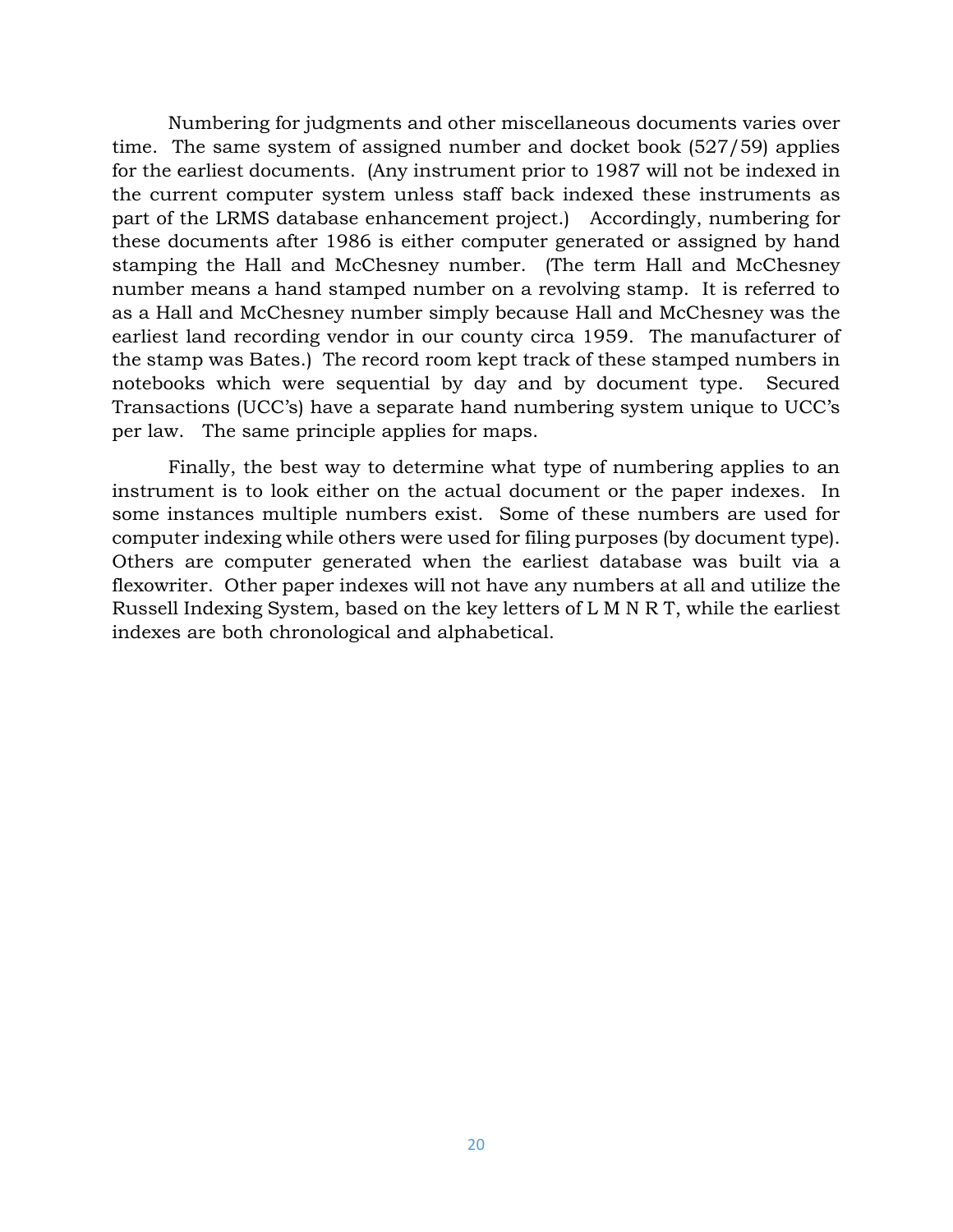## **History of the Assignment of Mortgage Book**

The earliest Assignment of Mortgage Book is Book A circa 1853.

Book numbering follows A-Z, A1, B1, C1, etc. chronologically thru Y29.

Beginning July 1, 2002 letters are eliminated. Books have a Book Type (AB 1, AB 2, AB 3, etc.) for Assignment Book, due to auto booking and paging commencing.

### *Indexes*

Early Assignment Books have an alphabetical index in the front of each book until Book G, pre-printed books (1885). Beginning with this Assignment Book, all indexing for assignments was placed in the appropriate *Mortgagee Index* for mortgages, and original mortgage books were not stamped or marginally notated "assignment of mortgage". (Mortgagee Indexes are rare and only found in the late 18th and early 19th centuries).

The next index begins 1938-1978 and includes all types of assignments including judgments, leases, and similar instruments.

1938-1978 Index combined with judgments, leases, etc.

1979-1986 Index combined with judgments, leases, etc.

1987-1991 Assignment of Mortgage index only

1992-2005 Index combined with releases and discharges

Additional overlapping computer printed indexes for assignors and assignees exist, some with original mortgage book references. Paper indexes are no longer printed.

*\*\*Marginal Notations end July 1, 2002\*\**

# *Computer Codes & Indexing*

ASN (original record room code) January 1, 1987 thru June 30, 2002

(Codes merged 8-8-2011 within the LRMS, 20/20 Perfect Vision)

• Shows original mortgage book and page reference as remark

ASM (current fee code) January 1987 thru current

• Marginal notation is indexed via mortgagors' names July 2002- current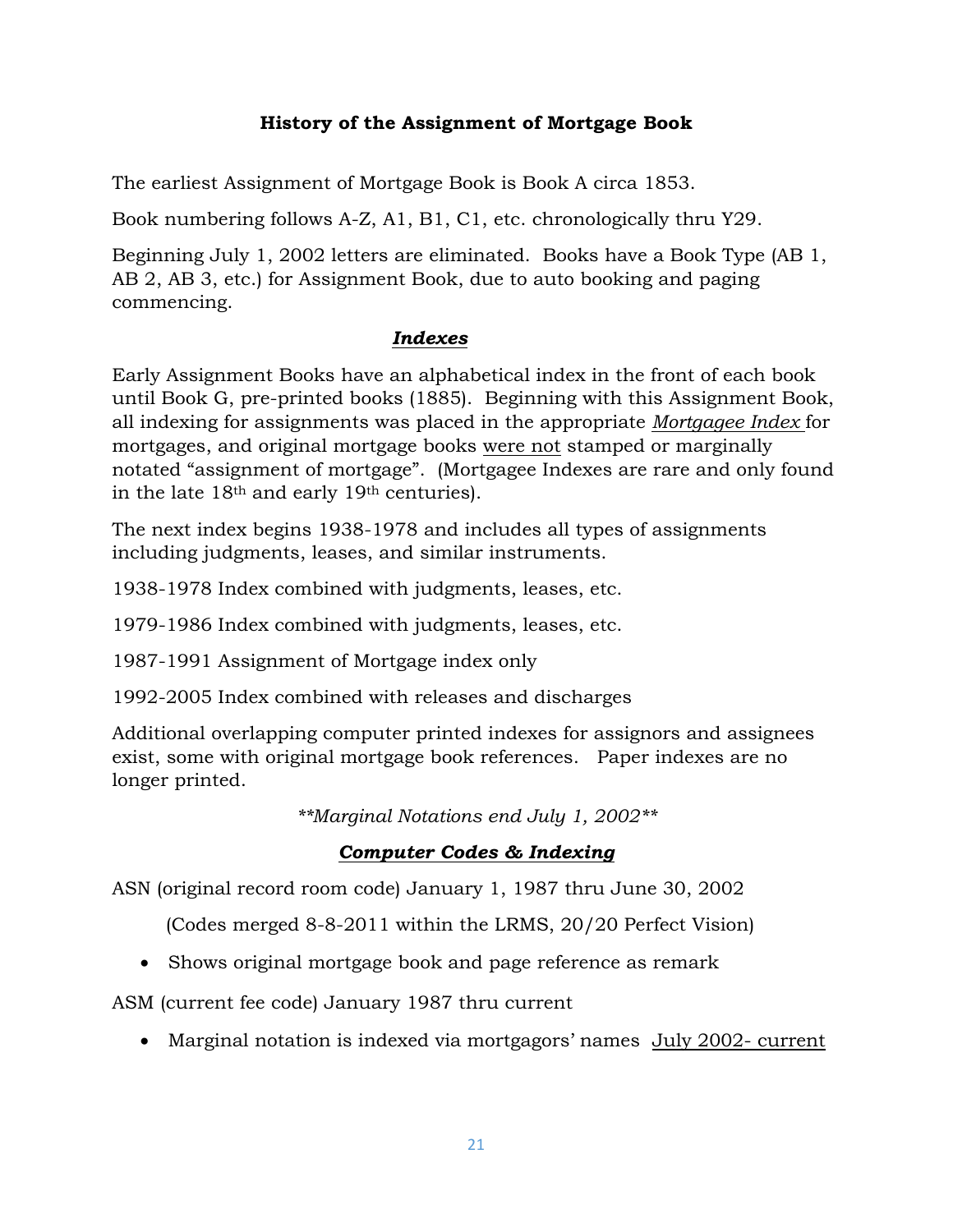### **History of Discharges of Mortgages**

Earliest Book is Book 1 of Discharged Mortgages & Judgments circa 1876

Indexes are in the front of all Discharge Books until January 1992

Original Mortgage Book and Page Numbers are not indexed from 1/1/1992 thru 6/30/2002

Notations are indexed (original mortgage book and page) beginning 7/1/2002

Code for Discharge of Mortgages begins 7/1/2000 with the implementation of the AS/400

Images for Discharges of Mortgages begin November 1, 2000

The code for all computer indexing is DIS.

# **History of Releases of Mortgages (Partial)**

Earliest Book is Book 1 of Release of Mortgages circa 1881

There are no index books until 1955, only marginal notations on original mortgages

Paper indices from 1955 thru 1991 utilize the Russell Indexing System

Original Mortgage Book and Page Numbers are not indexed from 1/1/1992 thru 6/30/2002

Notations are indexed (original mortgage book and page) beginning 7/1/2002

Code for Releases of Mortgages begins 7/1/2000 with the implementation of the AS/400

Images for Releases of Mortgages begin November 1, 2000

The code for all computer indexing is REL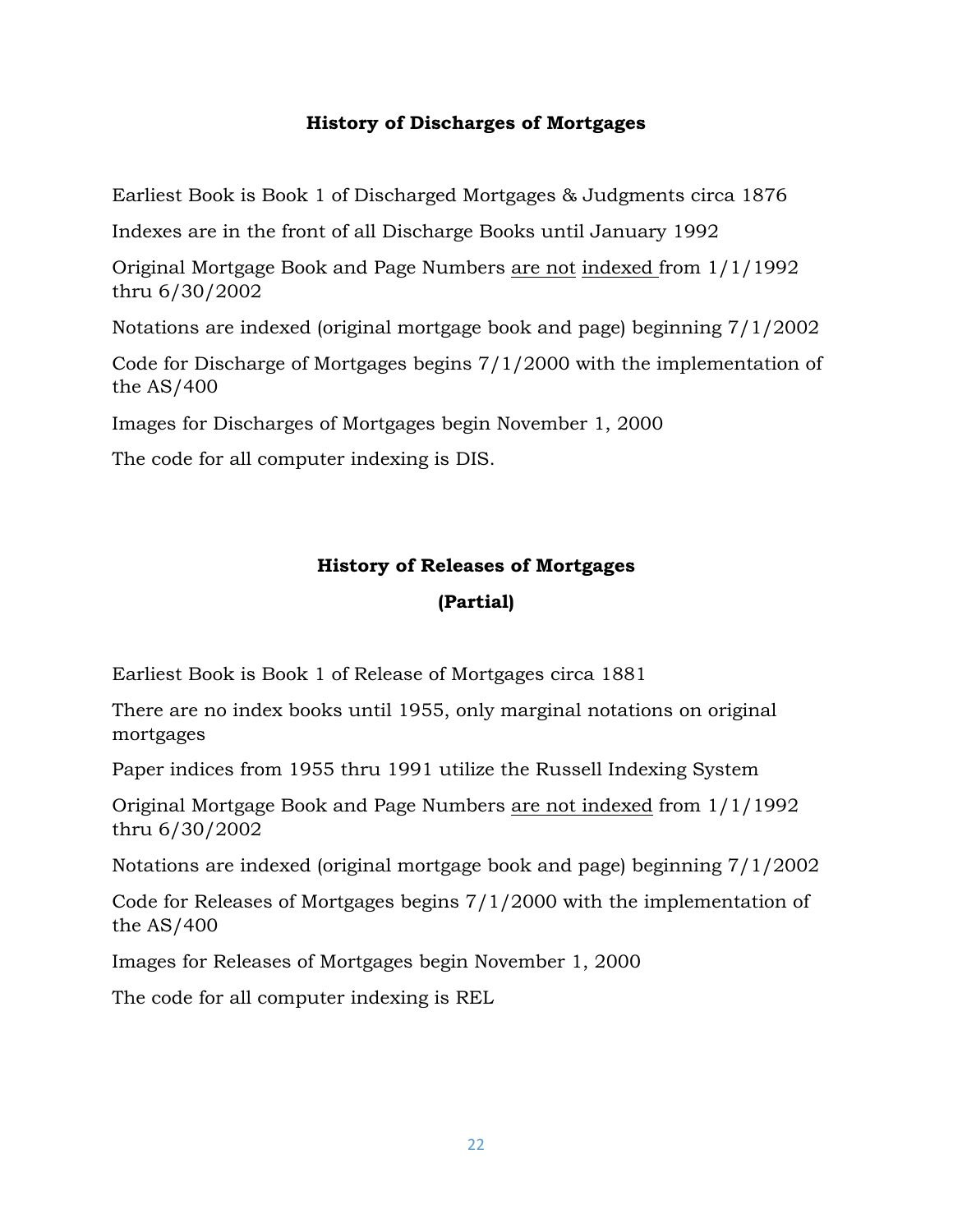### **History of Federal Tax Liens**

### **History of Recordation (Begin in July 1930, Book 1)**

- ❖ All Instruments are booked and paged including releases
- ❖ All instruments are microfilmed (record retention period 60 years)
- ❖ Computer Indexing for original *Federal Tax Liens only,* begins in January 1987 in the judgment index.
- ❖ Computer Indexing for Releases begins January 2001.
- ❖ Actual code for RFT (Release of Federal Tax Lien) begins July 5, 2002. Prior to that date, Releases are under Federal Tax Liens. You have to view the actual image to discern the type of federal lien or look under *remarks* in indexing
- ❖ Images for Original Federal Tax Liens begin November 1, 2000
- ❖ Images for Releases of Federal Tax Liens begin January 1, 2001

Prior to computer indexing for Releases of Federal Tax Liens, the instruments were booked and paged, but not indexed. Original paper filings of the Tax Liens were pulled, checked, and stamped, then returned to the cans. Releases were then filed with the original federal tax lien paper documents.

Searchers would find the original tax lien in the judgment index, then pull the original filing to check to see if it was released, via a release of federal tax lien.

In addition, besides the original paper filings located in cans throughout the record room, paper books were created. These Federal Tax Lien Books were notated, too. The original Federal Tax Lien located in the book was notated in red with "Date Release See Book X and Page X," thus producing another physical notation. This form of notating ceased March 1, 2010.

### **Additional information**

- ❖ Original loose paper filings from July 1930 through December 2004 were destroyed via records retention disposal #197
- ❖ When recording Federal Tax Liens, prior to auto booking and paging (which commenced July 1, 2002), all original Federal Tax Liens were booked and paged first, followed by the Releases for the day.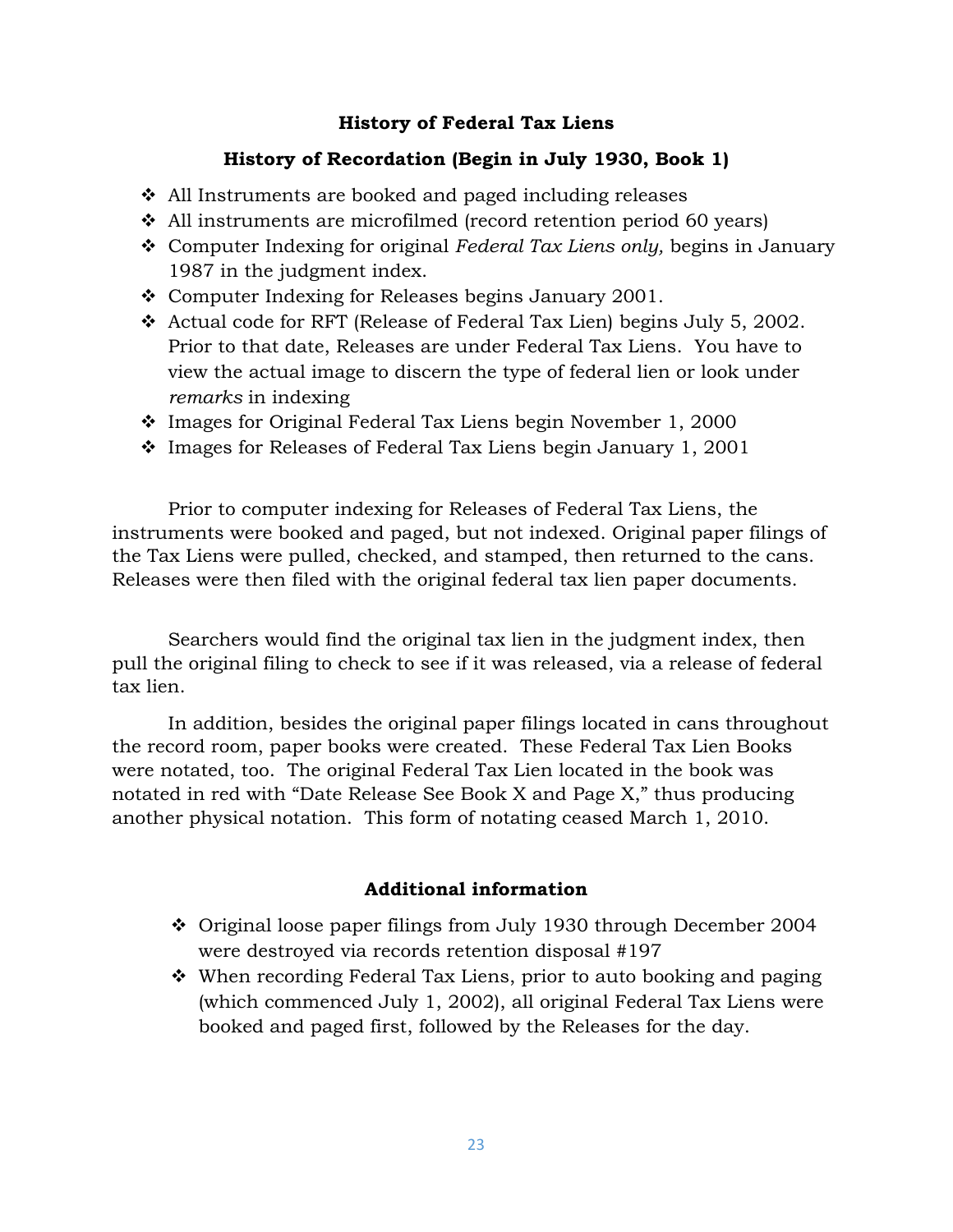## **History of Notices of Lis Pendens**

## **Notice of Lis Pendens Books**

Lis Pendens begins with Book 1 (circa 1876) thru the current Lis Pendens Book Number.

Both Foreclosures and Civil Land Disputes are included in these books until circa 1970 when only land disputes are recorded in the LPR Book.

Foreclosures were then filed; paper filings were kept on record within the office and not given a book and page number nor returned to senders i.e. not recorded. Current Lis Pendens Foreclosures are not booked and paged, but are returned now after filing.

## *Lis Pendens Foreclosure Proceeding Books*

*Circuit Court begins circa 1932*

Book 1, 2, 3, 4 (1932-1940) indexes are in front of each book

Book 1 Executions Foreclosure Proceedings (1933) index is in the front

Book 1 Foreclosure Sealing Docket circa (1932) index is in the front

• These are the actual transcriptions of proceedings and the court docketed judgments within the court regarding foreclosing on property.

# *History of Indexing and Marginal Notations*

Older LBR Books have an index in the front of each book.

Indexing can then be found in the judgment indices or notated on the original, recorded corresponding documents.

### *Prior to July 2002, the following applies:*

Foreclosures – There was no indexing nor marginal notations on original mortgages. When discharged, no indexing,but notated on original paper Lis Pendens filing kept in the record room.

Recorded LP- were indexed in the judgment index. There was no notating on the corresponding deed or property. When discharged, a marginal notation was placed on the recorded Lis Pendens in the Lis Pendens Book, never on the deed. There was no indexing for a discharge of Lis Pendens.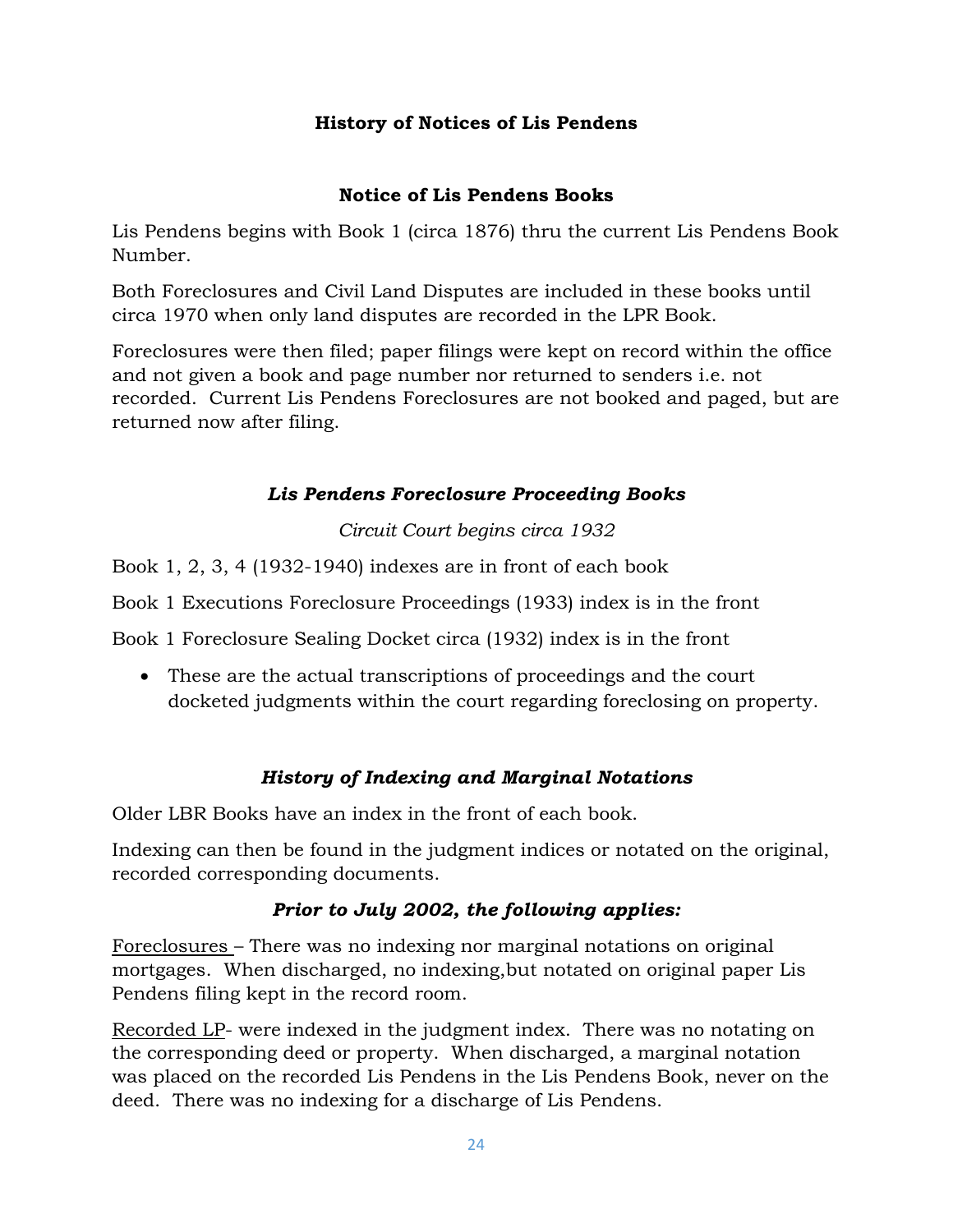## **History of UCCs**

Referred to as:

- ❖ UCC (Uniform Commercial Code)
- ❖ Financing Statements or
- ❖ Secured Transactions

Earliest Paper Indexes 1963-1989 Russell Indexing System

Computer Indexing January 1, 1990 - current

Images available January 1, 2008 – current

Earliest file number from original numbering system 12476 (1973)

Last file number from original numbering system 51305 (2007)

2008 thru January 2011 docket number used as file number

February 1, 2011 separate file numbering system and dataset/office beginning with #1

Indexing addresses is eliminated

# **Indexing Codes for 20/20 Perfect Vision System**

| ❖ UCC      | original UCC         |
|------------|----------------------|
| ❖ FSA      | assignment of UCC    |
| $\div$ FSC | continuation of UCC  |
| $\div$ AMD | amendment of UCC     |
| $\div$ FSP | partial release UCC  |
| ❖ FST      | termination of UCC   |
| ❖ UPP      | postponement of UCC  |
| ❖ FSB      | subordination of UCC |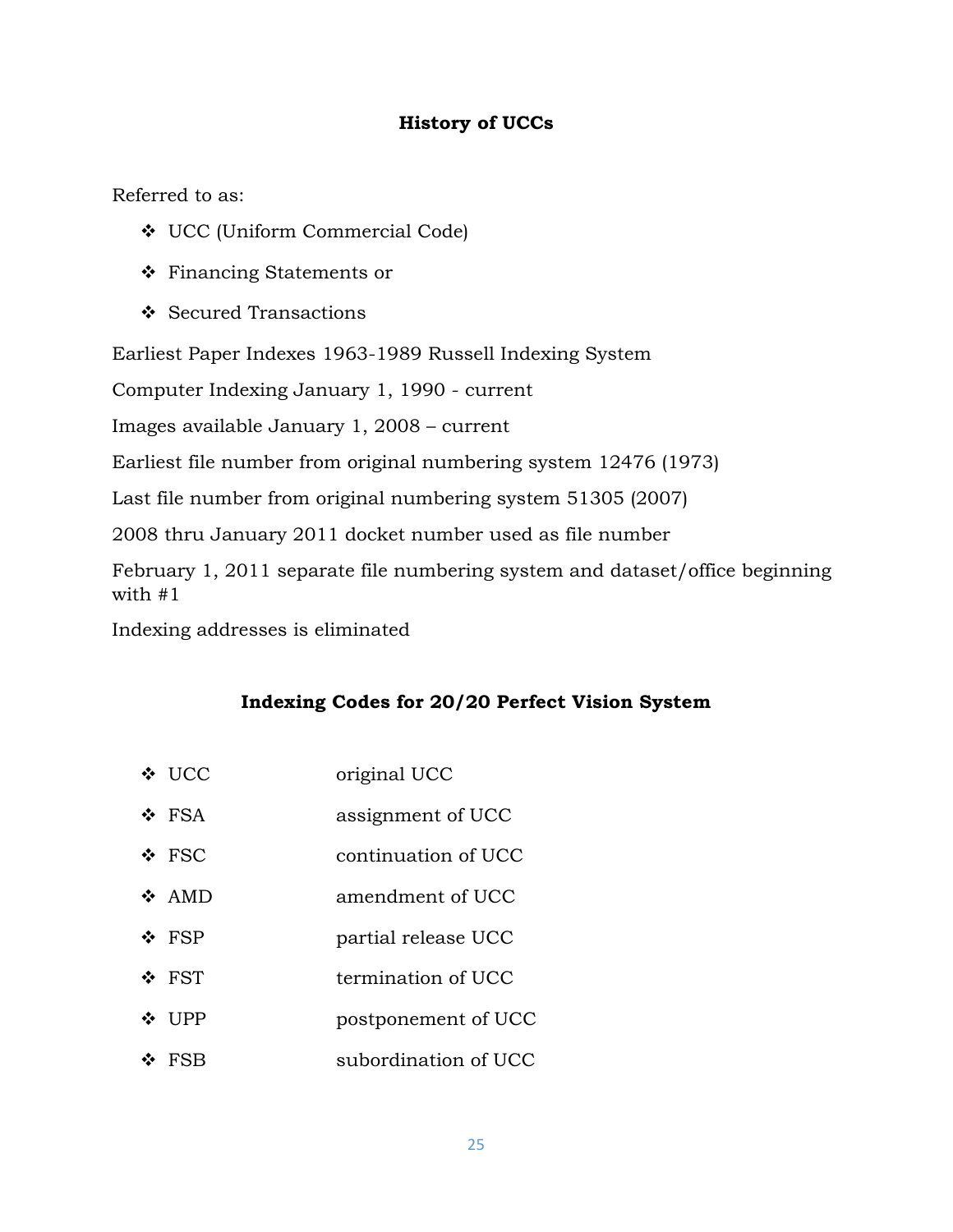### **Instruments that are Booked & Paged & Imaged**

Deeds & Instruments recorded in the Deed Book Mortgages & Instruments recorded in the Mortgage Book Assignments of Mortgages Bills of Sales Certificates of Incorporations All Construction Liens Discharges of Mortgages All Federal Tax Liens Inheritance Tax Waivers Lis Pendens Recorded Municipal Lien Claims Mergers Hospital Liens Physician & Dental Liens Releases of Mortgages Roads Vacations

### **Instruments that are Imaged but not Booked & Paged**

| Aircraft Liens                          | <b>Disclaimers</b>        |
|-----------------------------------------|---------------------------|
| Cancellations of Mortgages              | Discharges of Lis Pendens |
| Cancellations of Tax Sales Certificates | Fireman Exemptions        |
| <b>UCCs</b> (Financing Statements)      | In Rems                   |
| Lis Pendens – Foreclosures              | Maps & Plats              |
| All Notices of Settlements              | Permits                   |
| Physician Registrations                 | <b>Trade Names</b>        |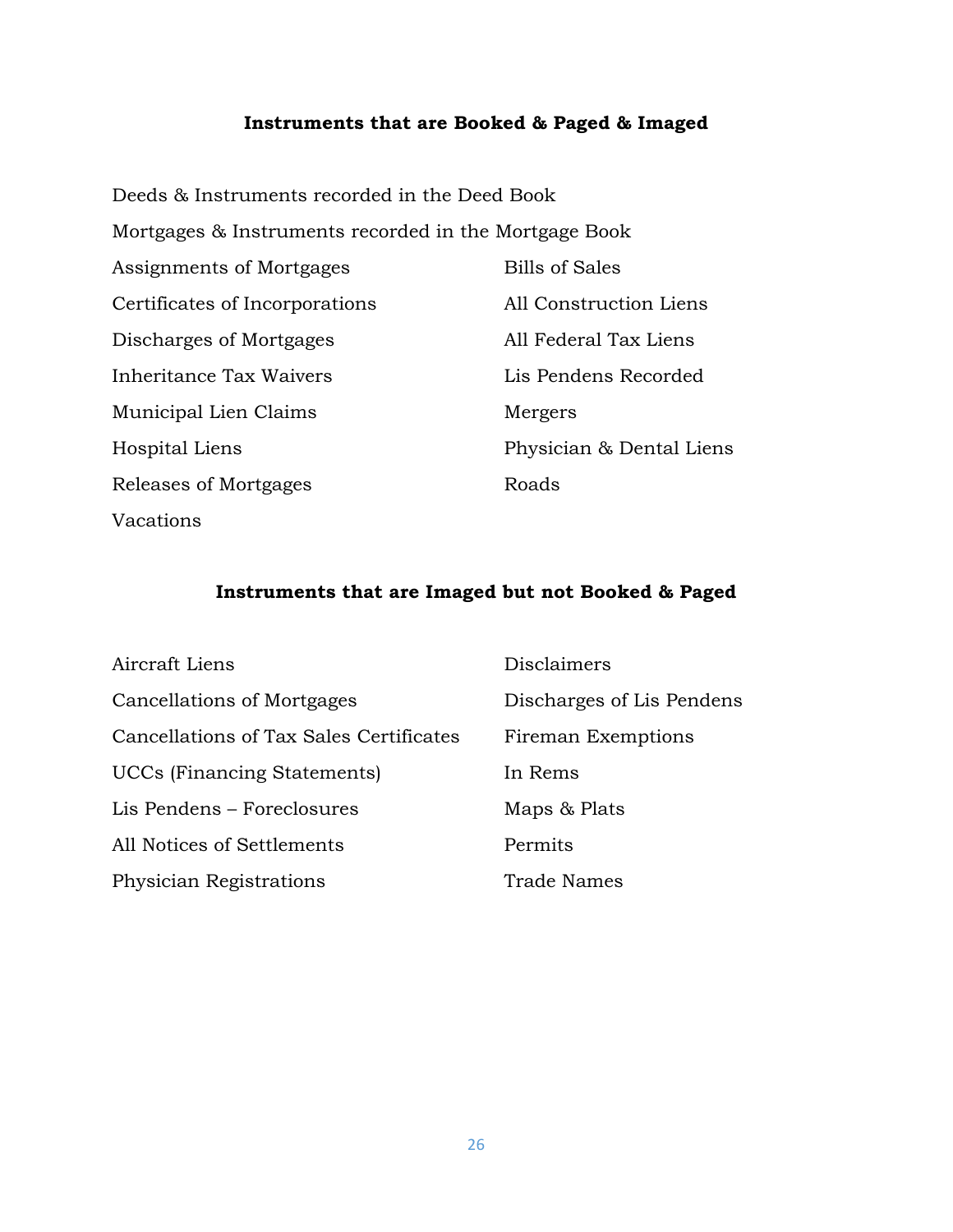### **Recording Data Pages**

### *Original Data Recording Page*

- ❖ Implemented **June 1, 2000**
- ❖ Placed at the end of the document to show a break in each instrument due to the implementation of imaging technology
- ❖ Initially called a "backer"
- ❖ Eventually moved to the front of the instrument on **July 1, 2002** \*see notation below
- ❖ Placed on the majority of recorded documents only
- ❖ Discontinued on most documents on **April 1, 2006**
- ❖ Up until **May 1, 2017** was used for re-recordings, E-recordings, all forms of Tax Sale Certificates & Redemptions, & when recording information could not be placed on the first page due to space limitations

### *Data Recording Page & Auto Book & Page*

Please be advised that as of July 1, 2002, the Data Recording Page (the Backer) is being recorded at the beginning of a document as opposed to the end. Now, it is referred to as a Fronter. Likewise, auto booking and paging commences on the same date as well, July 1, 2002. Instruments are now book and paged via computer validators as opposed to book and paging stamping machines.

#### **Current Practice Effective May 1, 2017**

Per changes in the Recording Law, P.L. 2011 Chapter 217, all land recordings must have a cover sheet or data recording page which includes the following data fields: document type, date of document, and names of parties to be indexed. In addition, all deeds must include a lot and block, a consideration, and the mailing address of the grantee (s). Likewise, original mortgage booking and paging information is required for instruments with marginal notation fees such as assignments of mortgages, discharges of mortgages, partial releases of mortgages and other similar documents recorded in the mortgage book. The data recording page can be found on the County Clerk's website.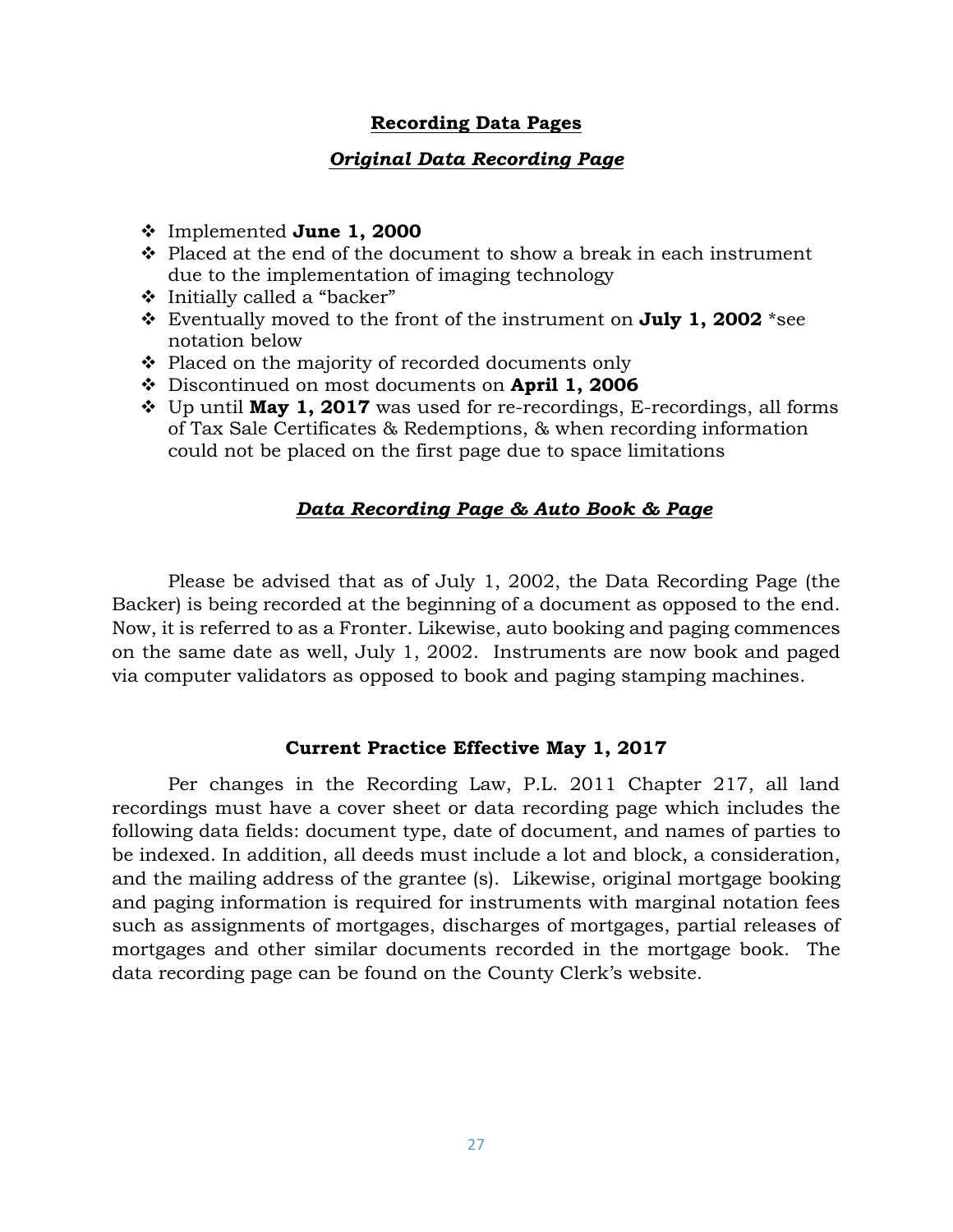#### **History of Bar Coding and the Data Recording Page**

Bar Coding began on April 3, 2006, which in turn eliminated most of the documents receiving the **Data Recording Page** previously placed in the beginning of documents. Once the Data Recording Page was eliminated, recording information was stamped on the actual first page of an original document. This validation stamp included recording fees and RTF fees.

Likewise, the physical booking and paging of each individual page of an instrument ceased on this date as well. Between **April 3, 2006 and December 8, 2012** only the first page received a book and a page number while the computer continued to count and account for the pages internally. (This validation stamp contained additional information such as docket number, recording type, recording date, fees, and receipt number).

The only exceptions to this rule were **DD214's (Honorable Discharges**,) all forms of **Tax Sale Certificates**, all forms of **Warrants of Executions,** and all forms of **Federal Tax Liens**. (On these instruments the paper tends to bleed, and there is limited space for bar coding).

However, **DD214's** receive their own specific cover page, and **Tax Sale Certificates** receive a data recording page as do **Cancellations of Mortgages, Re-recordings,** and **Corrected Documents**. All of these documents are booked and paged except cancellations.

Beginning **December 10, 2012** the practice of booking and paging all instrument types was reinstituted. (Remember that this practice never ceased for some document types). This practice was reinstated to provide better organization of records and aid in accurate microfilm creation. In addition, the Data Recording Page is now utilized whenever a bar code stamp cannot be placed on the first page of an instrument due to lack of space or other reasons which distort the barcode stamp. Documents which are not recorded in books receive the initial barcode on the first page of the instrument. All other pages receive the docket number and the recording date.

#### **Current Practice**

All paper land recordings receive a data recording page used for indexing and stamping. E-recordings have an electronic synopsis which is an electronic image created during the e-recording process, containing the mandatory data fields as depicted in P.L. 2011 Chapter 217.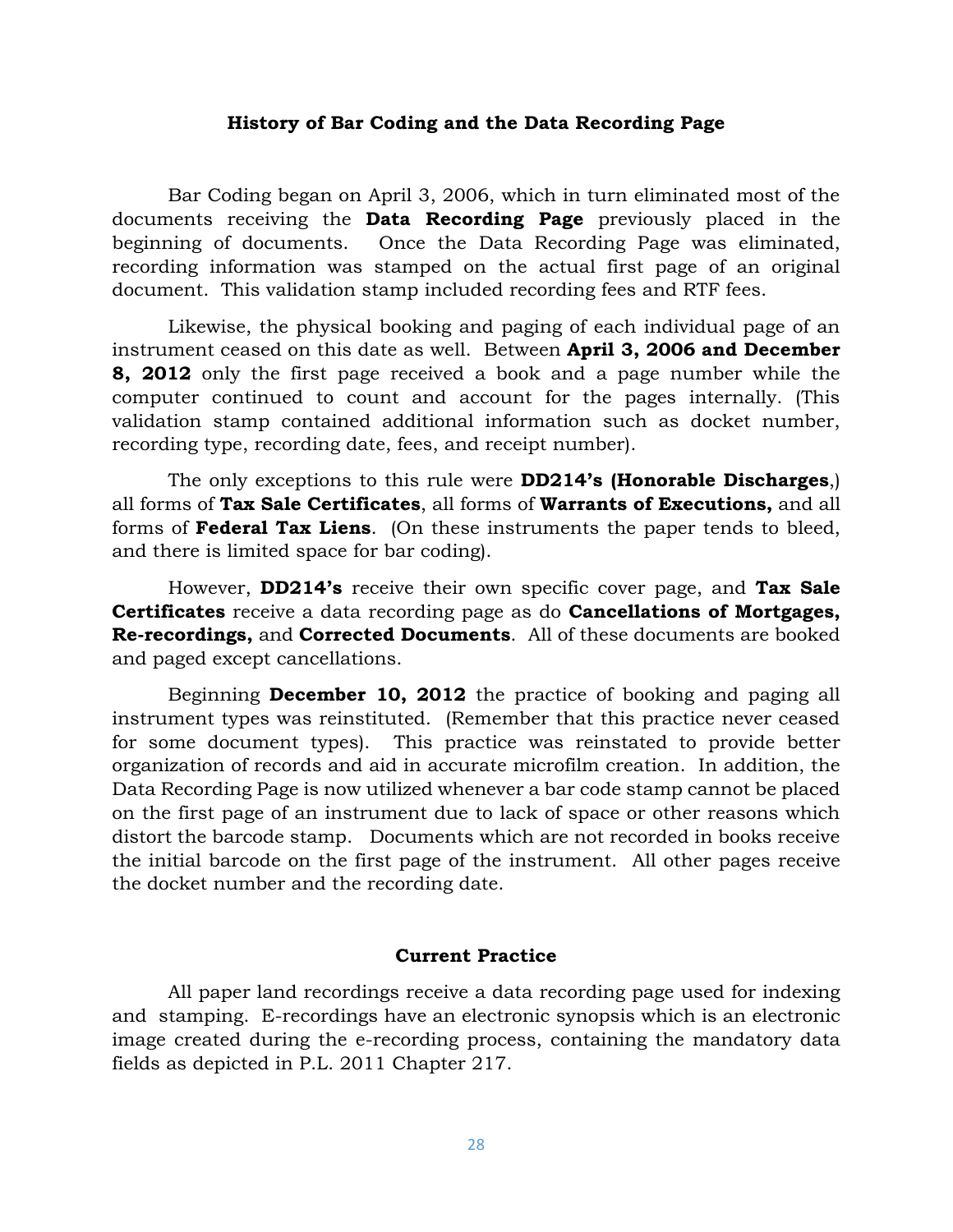#### **eRX History**

All eRX documents receive a data recording page denoting the document as an electronic recording, and each page receives the appropriate book and page number. Booking and paging has never been altered on e-recordings.

#### **Current e-RX Practice**

**Effective May 1, 2017** per changes in the Recording Law, P.L. 2011 Chapter 217, all e-recordings have an electronic synopsis which is similar to the mandatory data recording page and created during the e-recording process. Although not identical to the data recording page (also known as a cover sheet), the electronic synopsis contains the mandatory data fields described in the law, along with the appropriate docketing and booking and paging information. Additionally, the electronic synopsis denotes that the document is an erecording, and the indexing data submitted passes through into the 20/20 Perfect Vision Land Records Management System.

#### **Realty Transfer Fee Labels and Validating**

Commencing April 1, 2003, all realty transfer fees are validated through computer validators as opposed to using the label printer for printing labels. Prior to printed labels, realty transfer fees were stamps with hand written calculations. The current state system for collecting realty transfer fees began circa January 1968 replacing the Federal Documentary Tax.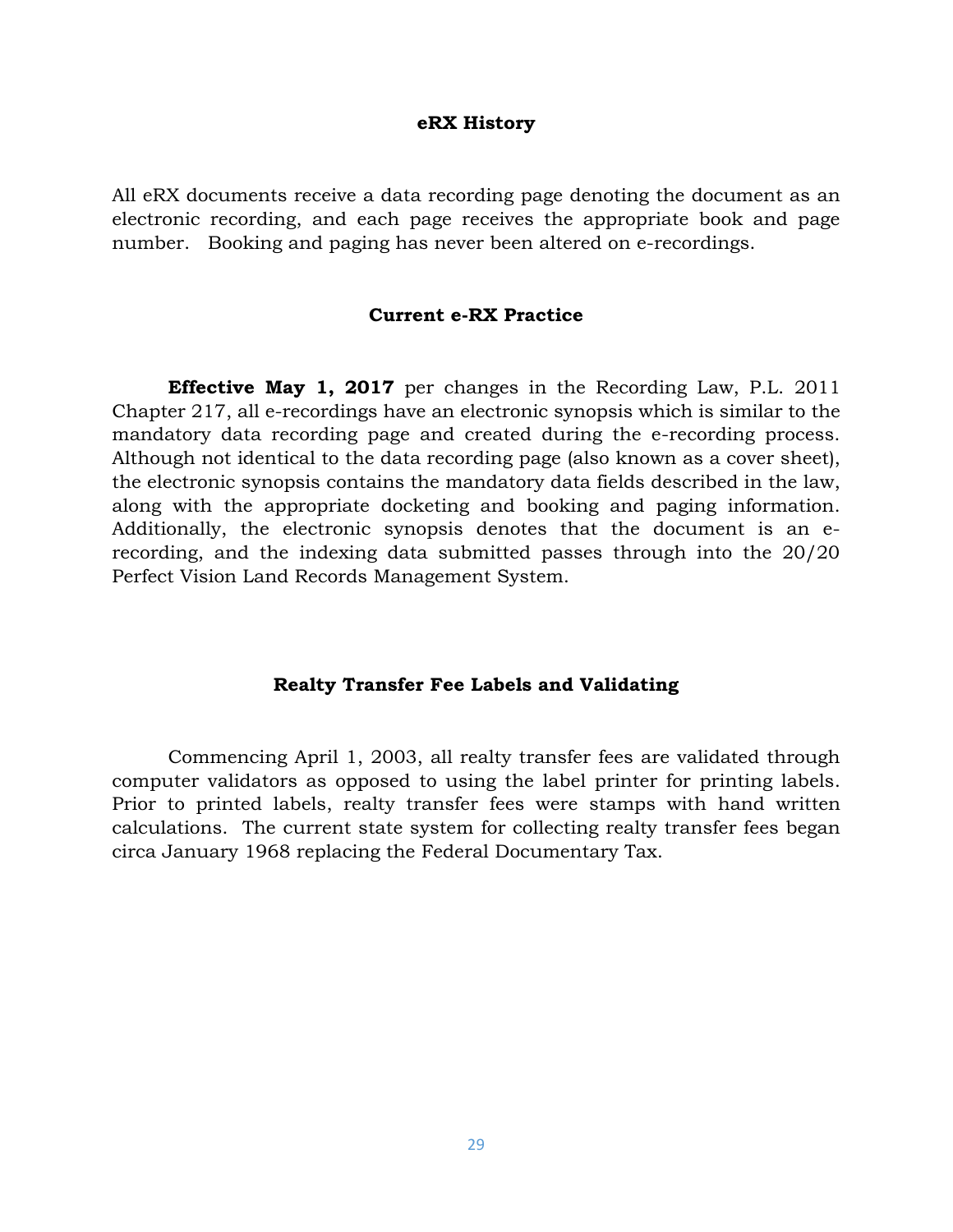#### **History of Document Codes/Types**

The majority of the document codes for instruments begin in July 2002 with the implementation of the AS/400 LRMS. Prior to that time, most documents recorded within the computer database have limited information regarding the specific document type. For example, all instruments recorded in the Deed Book will appear under the DEE code for deed even though the document could be a Power of Attorney or an Agreement. Likewise, instruments recorded in the Mortgage Book will be coded under the code, MTG. For example, a Postponement of Mortgage prior to July 2002, will appear under the MTG code.

For the most part, documents which were indexed in the Judgment Indices first appear in 1987 along with Assignments of Mortgages. These instruments includes Federal Tax Liens, Wage Claims & Docketed Judgments, Hospital Liens, Recorded Lis Pendens Notices, In Rem Complaints, Mechanics Notices of Intentions, and other obsolete instruments. Construction Liens begin in May of 1994 when they replaced MNIs and Stop Notices.

Other document types begin when hand indexing ended. This would include Discharges of Mortgages, Releases of Mortgages, Notices of Settlements, and UCCs or Secured Transactions. Entire indices for other instruments such as Trade Names and Maps have been re-indexed into either the Unix Foresight Computer Indexing System or the AS/400, and have thus been migrated into the current LRMS. Likewise, instruments such as Notices of Lis Pendens Foreclosures and Cancellations begin with the ceasing of their corresponding marginal notations.

In addition, the Gloucester County Clerk's Office has implemented numerous back indexing projects, specifically for recording books with individual indices located in the front of the books and not found in traditional indexes. This includes Bills of Sales, Certificates of Incorporation, Inheritance Tax Waivers, and Vacations. Other miscellaneous filings have been backed indexed from the instruments themselves or from the Miscellaneous Index circa 1826. This includes Permits, Physician Registrations, Disclaimers, Fireman Exemptions, and Miscellaneous Filings.

Finally, there are many coding anomalies in the LRMS due to the unique history of computer technology within the Clerk's Office. For example, although the indexing of Assignments of Mortgages begins in 1987, relative information is missing such as original mortgagors' names and other remarks/notations found on modern recordings. Searching by document type is not recommended for users unfamiliar with the anomalies of Gloucester County's LRMS, while coding by document type is not required by statute.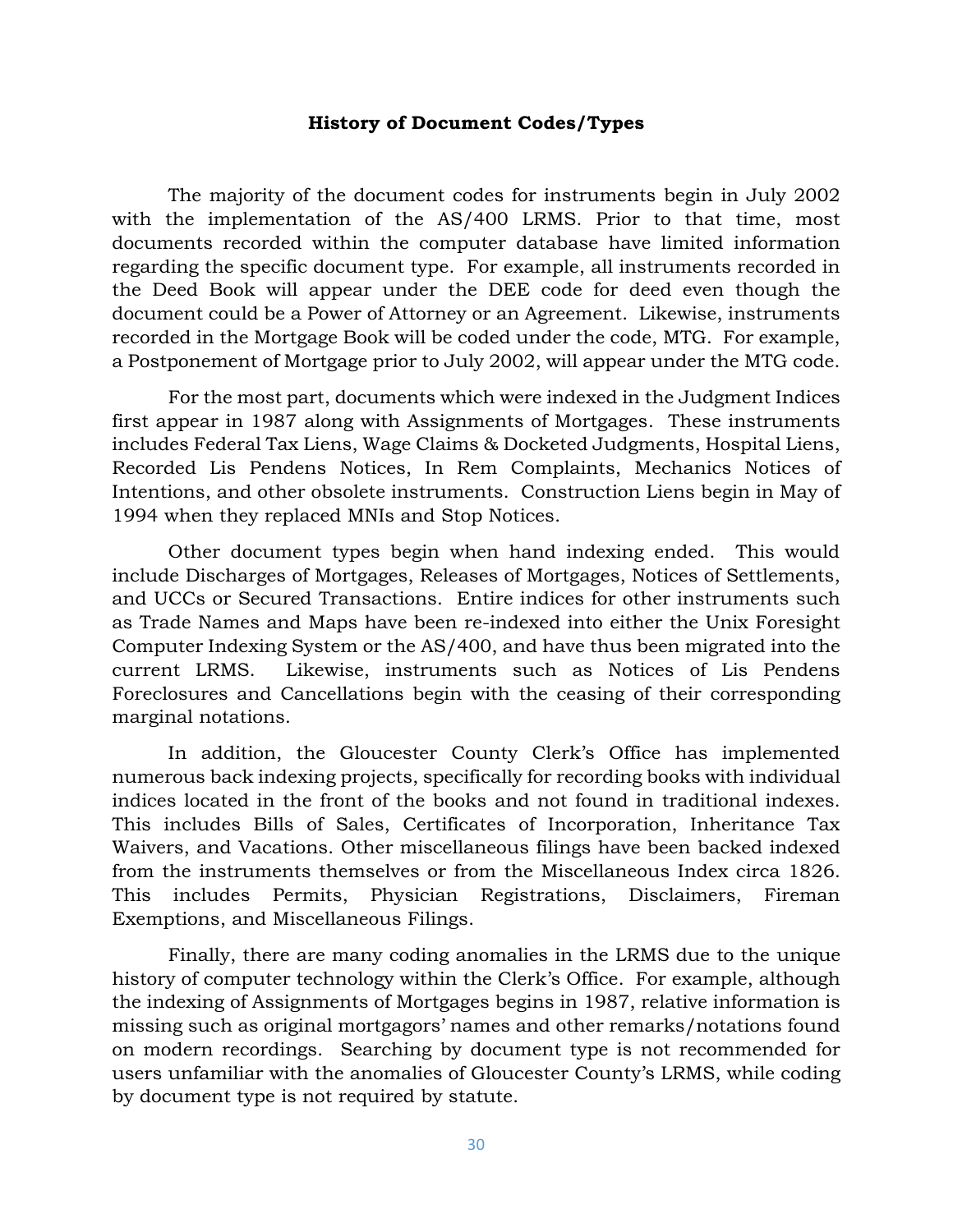### **History of Full Service Indexing**

### *Indexing on the AS/400*

Full Service Indexing began July 1, 2002. Prior to this date, the record room indexed all data. Currently, the record room indexes the following:

- ➢ Maps
- ➢ UCCs (all types)
- ➢ Honorable Discharges
- ➢ All indexing corrections prior to full service indexing

On January 1, 2005, Full Service Indexed ceased, and the Record Room returned to indexing all records and instruments.

### *Indexing on the 20/20 Perfect Vision LRMS*

In January 18, 2011, the Gloucester County Clerk's Office moved to a new platform, the 20/20 Perfect Vision Document Management Workflow System (the current LRMS) which allows data to pass from the cashiering module to the indexing module. The record room now adds additional indexing and verifies indexing as opposed to no indexing data passing through on older land records management systems.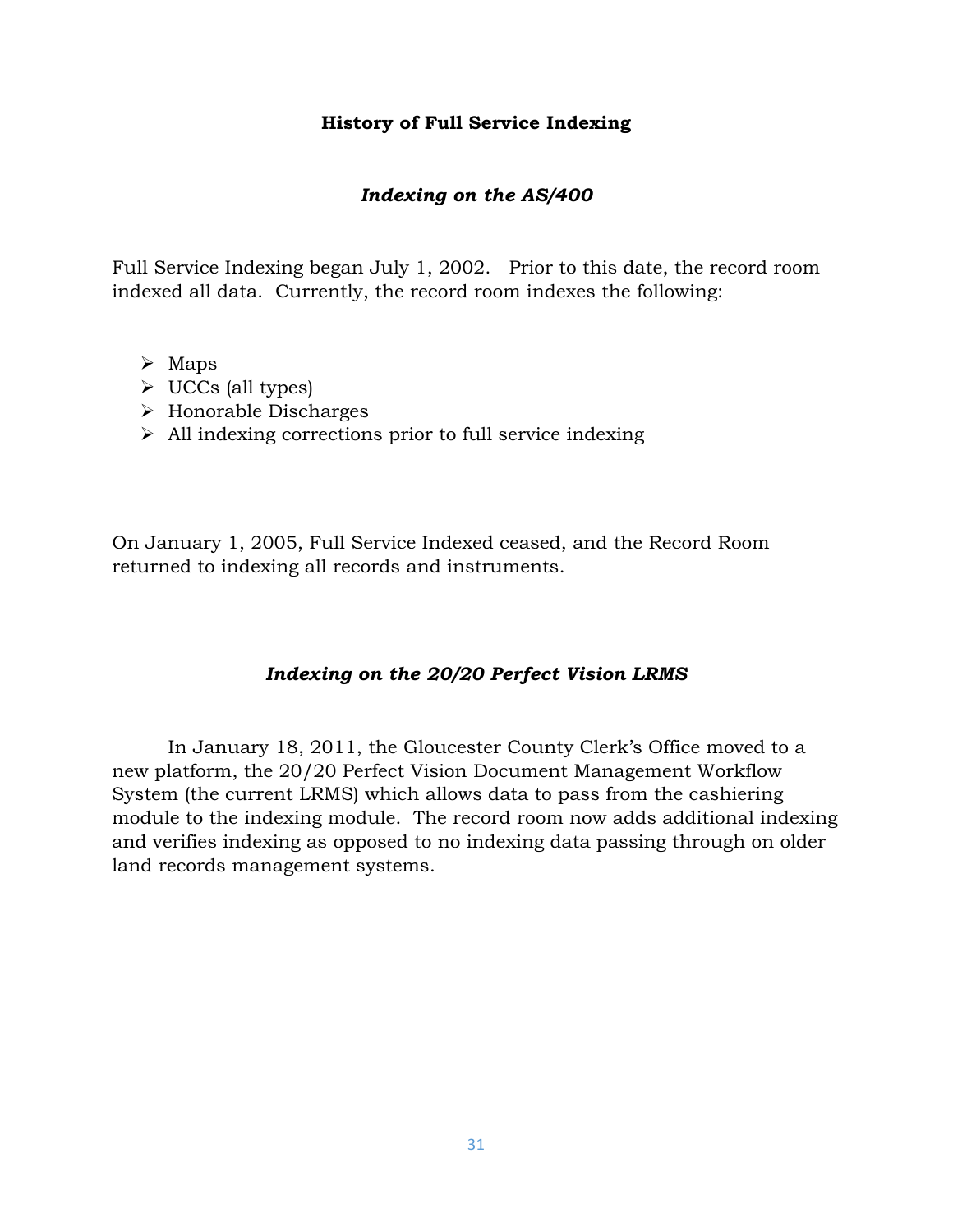### **Marginal Notations and Stamping Original Instruments**

### *Physical Marginal Notations for:*

- Assignments of Mortgages
- Discharges of Mortgages
- Releases of Mortgages
- Modifications of Mortgages
- Postponements of Mortgages

end July 1, 2002. Instead of physically stamping the paper books, all initial, original parties (mortgagors) are indexed.

### *Cancellations of Mortgages and Tax Sale Certificates*

Physical Marginal Notations for Cancellations of Mortgages end beginning January 1, 2003. Under the code CAN, only certain parts of the original mortgage endorsed for cancellation are imaged and indexed in place of stamping the original paper, mortgage book. The Clerk's Original Mortgage Cancellation Stamp is placed on each Cancellation of Mortgage and Tax Sale Certificate prior to imaging.

### *Notice of Lis Pendens Foreclosure*

Marginal notations on original mortgages going into foreclosure end beginning July 1, 2002. Any LPF prior to July 2002 was never indexed, only a physical marginal notation was written on the corresponding mortgage. Original LPFs were then filed by date in cans within the record room. These filings can now be found in the title searcher basement.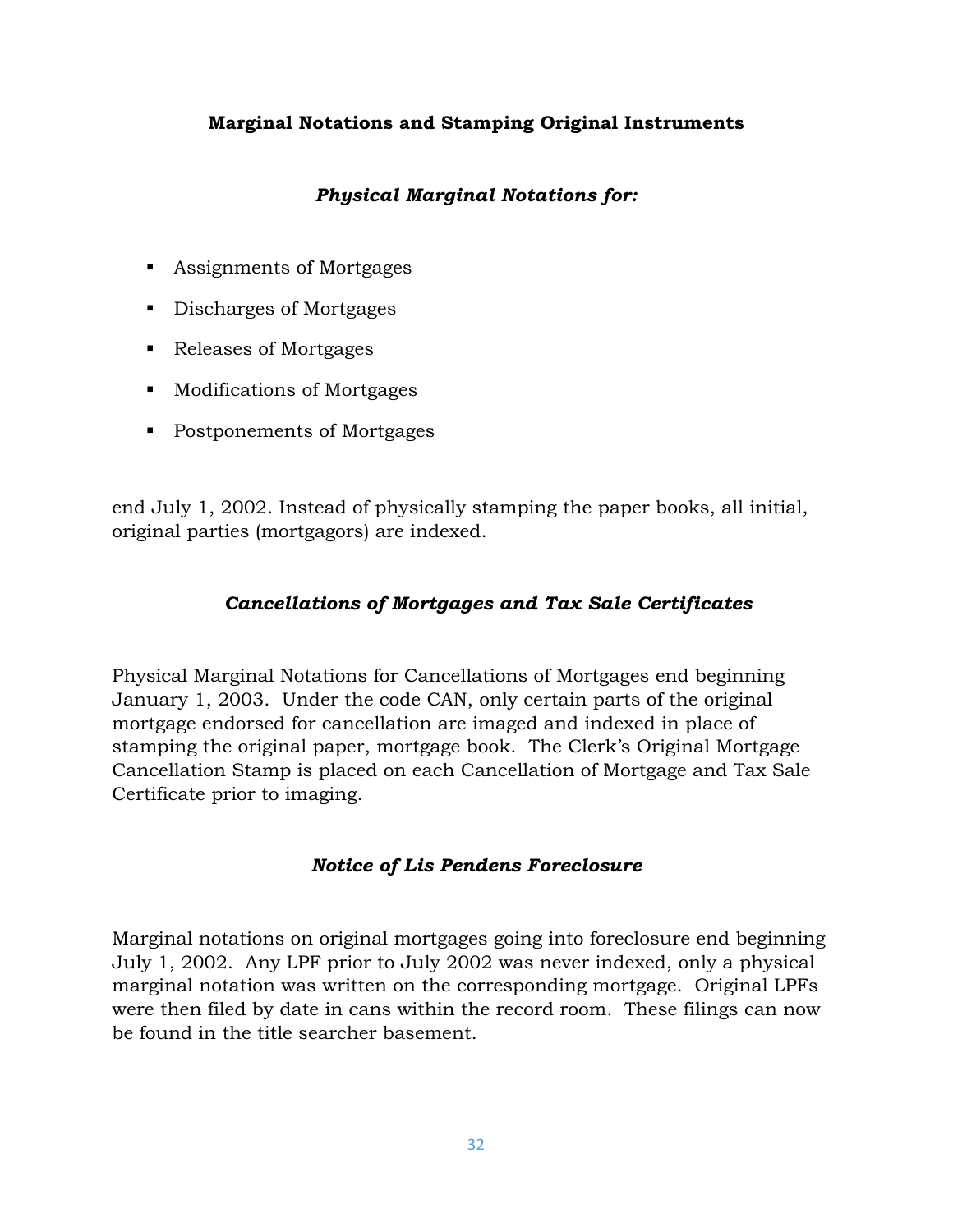### *Notice of Lis Pendens Recorded*

All recorded Lis Pendens, land disputes, not mortgage foreclosures, are recorded in the Lis Pendens Book and indexed in the judgment index. Original booked and paged recordings were then filed in the Lis Pendens' cans with the other Lis Pendens Foreclosures, not returned to the filers. The Clerk's Office does not keep original paper filings as of January 2005.

### *Discharges of Lis Pendens Foreclosure and Land Recording*

Any Discharge of Lis Pendens prior to July 1, 2002 was not indexed. Original books and pages (Mortgage Books and Lis Pendens Recording Books) were stamped while the actual paper filings were filed in the Lis Pendens' cans with its corresponding original Lis Pendens. Discharges of Lis Pendens for land disputes are not booked and paged nor are Discharges for Lis Pendens Foreclosures. The code, DLP for any Discharge of Lis Pendens was created in July of 2002 for indexing and imaging purposes specifically since physical notating of original instruments ceased.

#### *Miscellaneous*

Notations on Federal Tax Lien Books for Releases of Federal Tax Liens ceased 3/1/2010.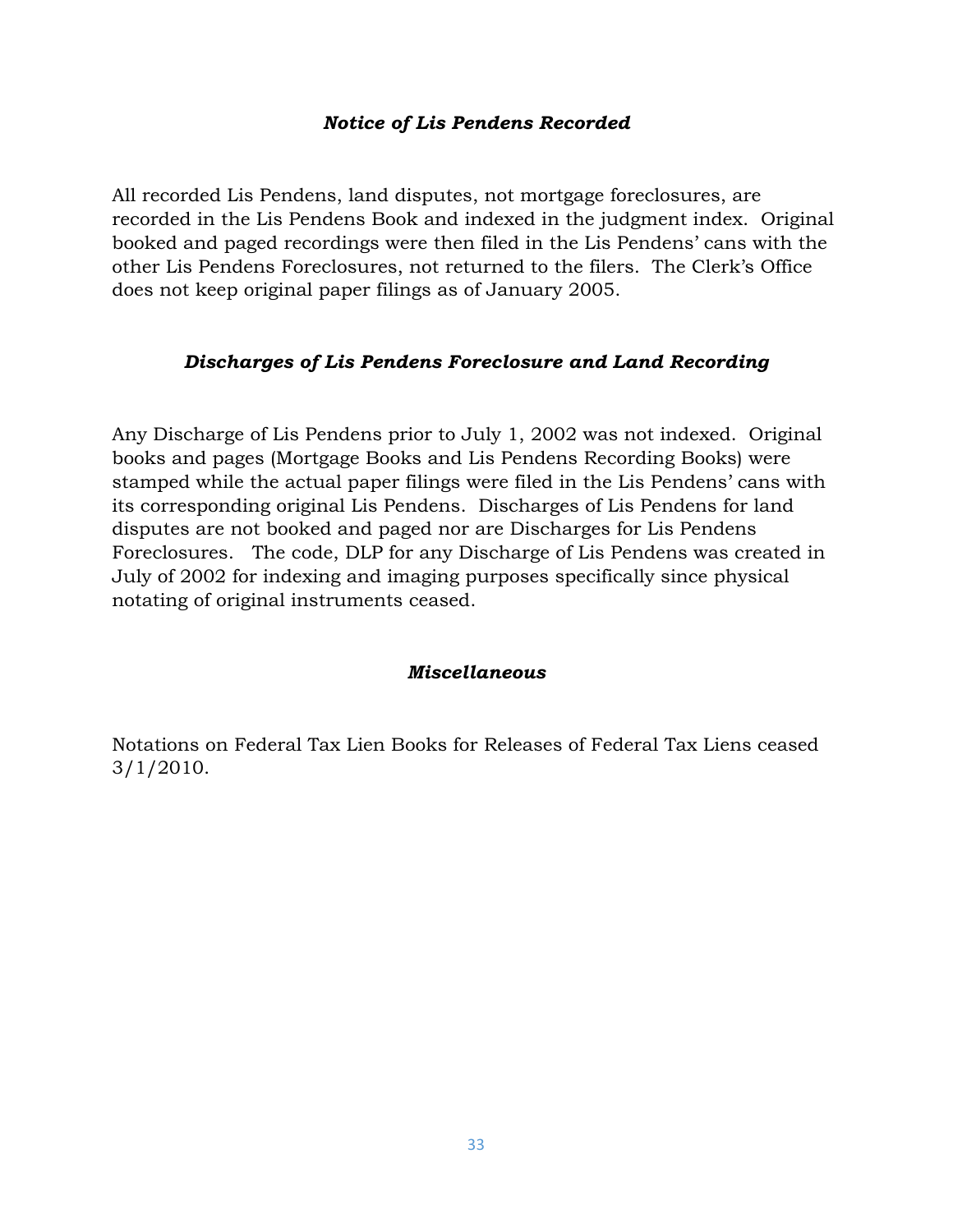### **Instruments with Abstracts Fees**

| Documents Type |                           | Code |
|----------------|---------------------------|------|
|                |                           |      |
|                | 1. Deeds                  | DEE  |
|                | 2. Easements              | EAS  |
|                | 3. Final Judgments        | F.J  |
|                | 4. Rights of Ways         | ROW  |
|                | 5. Declarations of Taking |      |

The Abstract Fee per State Statute is \$10.00. All data is sent electronically via ftp to the Board of Taxation's tax abstract program. Abstract data has be sent electronically circa 2003. Prior to 2003 copies of instruments with abstract fees were sent via interoffice mail to the County Board of Taxation, the day after their recordation.